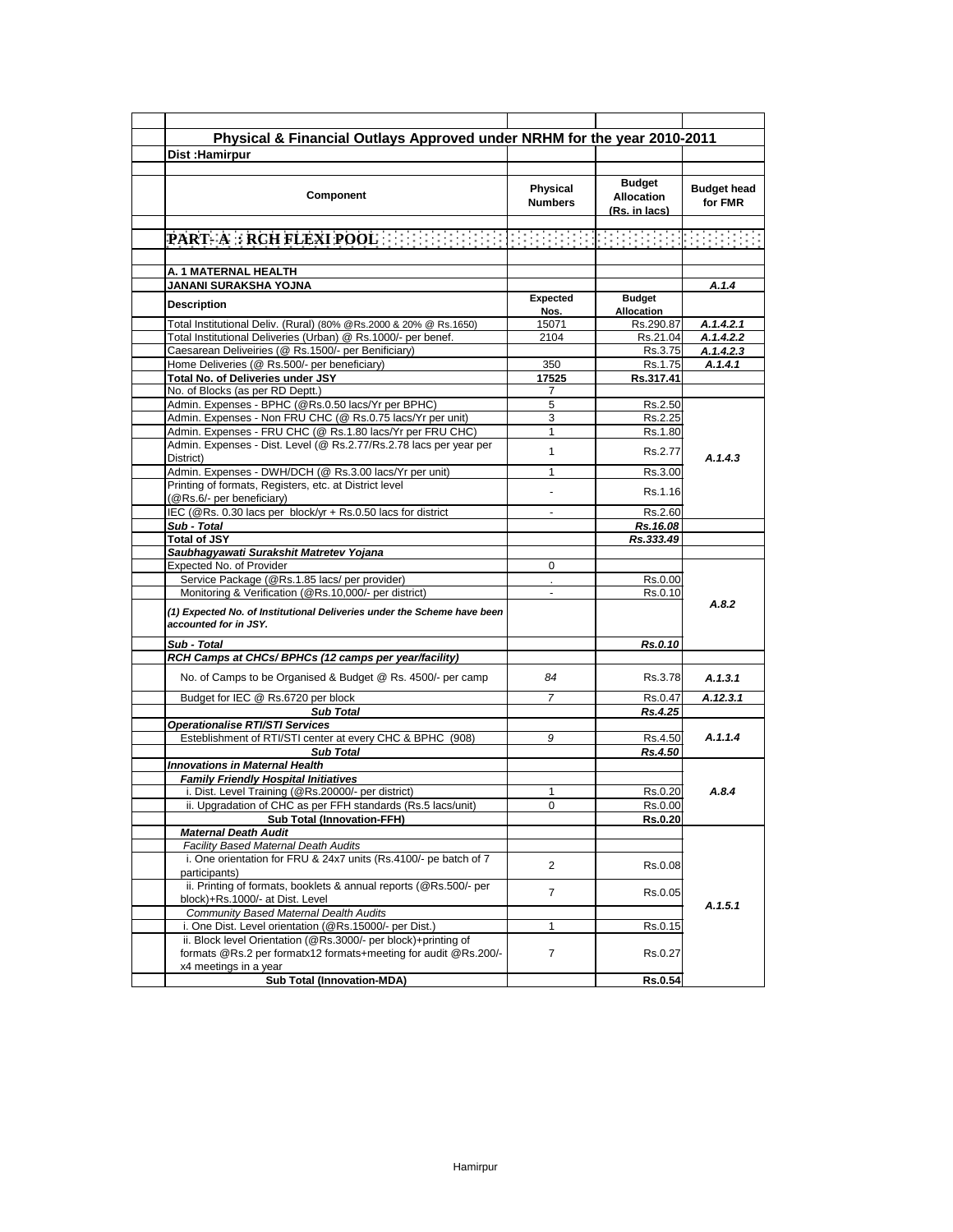| <b>Pregnant Women &amp; Child Tracking</b><br>i. Orientation Workshop<br>(a) At Dist. Level<br>1<br>Rs.0.21<br>A.10.3<br>(b) At Block Level @ Rs.6500/- block<br>$\overline{7}$<br>Rs.0.46<br>ii. Printing of formats (730 format/block @Rs.2 per format)<br>5110<br>Rs.0.10<br>Sub Total (Innovation-Preg. Women & child tracking)<br>Rs.0.77<br><b>Strengthening of Sub Centers Accridited under JSY</b><br>Dissemination meeting in the District @ Rs 5000/-<br>$\mathbf{1}$<br>Rs.0.05<br>Upgradation of Sub Centre in Dist (From State Level)<br>A.1.1.5<br>32<br>Rs.0.00<br>Sub Total (Innovation-S.C. Accridited under JSY))<br><b>Rs.0.05</b><br>Sub Total (Innovation in Maternal Health)<br>Rs.1.56<br>Sub-Total (Maternal Health)<br>Rs.343.90<br>A.2 CHILD HEALTH<br><b>Comprehensive Child Survival Programme (CCSP)</b><br>CCSP Training - FBNC (in 1st & 2nd phase districts only)<br>Training Site - District Women Hospital<br><b>Expected No. of Participants</b><br>0<br>A.11.5.2<br>No. of Batches to be Organised and Budget @ Rs.12,000 per Batch<br>0<br>Rs.0.00<br>No. of Batches to be Supervised and Budget @ Rs.3,200 per Batch<br>0<br>Rs.0.00<br>Sub - Total<br>Rs.0.000<br><b>Training at Medical College under CCSP Prog</b><br>Support staff to Medical Collage<br>Rs.0.00<br>A.11.5.2<br>Physicians training/F-IMNCI<br>Rs.0.00<br><b>Sub Total</b><br>Rs.0.000<br><b>CCSP Training - NSSK (in 3rd phase districts only)</b><br>Training Site - District Women Hospital<br><b>Expected No. of Participants</b><br>75<br>A.11.5.5<br>No. of Batches to be Organised and Budget @ Rs.38,500 per Batch<br>4<br>Rs.1.54<br>No. of Batches to be Supervised and Budget @ Rs.3,500 per Batch<br>$\mathbf{1}$<br>Rs.0.035<br>Sub - Total<br>Rs.1.575<br>CCSP Training of ASHAs, ANMs, LHVs - (1st & 2nd Phase<br>Districts)<br>Expected No. of Participants (approx. 24 per batch)<br>0<br>A.11.5.1<br>No. of Batches to be Organised and Budget @ Rs.1,65,000 per Batch<br>0<br>Rs.0.00<br>No. of Batches of ToT and Budget @ Rs.2,39,000 per Batch<br>0<br>Rs.0.00<br>Sub - Total<br>Rs.0.00<br>CCSP Training of ASHAs, ANMs, LHVs - (3rd Phase Districts)<br>Expected No. of Participants (approx. 24 per batch)<br>250<br>A.11.5.1<br>No. of Batches to be Organised and Budget @ Rs.1,65,000 per Batch<br>10<br>Rs.16.50<br>No. of Batches of ToT and Budget @ Rs.2,39,000 per Batch<br>$\mathbf{1}$<br>Rs.2.39<br>Rs.18.890<br>Sub - Total<br><b>CCSP Training of Supervisors (in 1st &amp; 2nd phase districts</b><br>only)<br>No. of Batches (16 participants) to be Organised and Budget @<br>0<br>Rs.0.000<br>A.11.5.1<br>Rs.24,500 per Batch<br>No. of Batches to be Supervised and Budget for Observer Visit @<br>0<br>Rs.0.00<br>Rs.3,200 per Batch<br>Sub - Total<br>Rs.0.000<br><b>Site Stregthening</b><br>Strengthening of FBNC/NSSK Site (@ Rs.30,000/- per site)<br>1<br>Rs.0.50<br>A.11.5.1<br>Strengthening of CCSP Training Site (@ Rs.2.33.500/- per site)<br>$\mathbf{1}$<br>Rs.2.335<br><b>Sub Total</b><br>Rs.2.835<br>Establishment, Operationalisation & Construction of SNCU<br>Establishment and Operating Exp. Of old SNCU in 7 Dist. @Rs.25<br>0<br>Rs.0.0<br>A.2.2<br>lacs<br>Construction of of new SNCU in 5 Dist. (@Rs.30 lacs)<br>0<br>Rs.0.0<br>A.9.2.2 | Component | <b>Physical</b><br><b>Numbers</b> | <b>Budget</b><br><b>Allocation</b><br>(Rs. in lacs) | <b>Budget head</b><br>for FMR |
|-------------------------------------------------------------------------------------------------------------------------------------------------------------------------------------------------------------------------------------------------------------------------------------------------------------------------------------------------------------------------------------------------------------------------------------------------------------------------------------------------------------------------------------------------------------------------------------------------------------------------------------------------------------------------------------------------------------------------------------------------------------------------------------------------------------------------------------------------------------------------------------------------------------------------------------------------------------------------------------------------------------------------------------------------------------------------------------------------------------------------------------------------------------------------------------------------------------------------------------------------------------------------------------------------------------------------------------------------------------------------------------------------------------------------------------------------------------------------------------------------------------------------------------------------------------------------------------------------------------------------------------------------------------------------------------------------------------------------------------------------------------------------------------------------------------------------------------------------------------------------------------------------------------------------------------------------------------------------------------------------------------------------------------------------------------------------------------------------------------------------------------------------------------------------------------------------------------------------------------------------------------------------------------------------------------------------------------------------------------------------------------------------------------------------------------------------------------------------------------------------------------------------------------------------------------------------------------------------------------------------------------------------------------------------------------------------------------------------------------------------------------------------------------------------------------------------------------------------------------------------------------------------------------------------------------------------------------------------------------------------------------------------------------------------------------------------------------------------------------------------------------------------------------------------------------------------------------------------------------------------------------------------------------------------------------------------|-----------|-----------------------------------|-----------------------------------------------------|-------------------------------|
|                                                                                                                                                                                                                                                                                                                                                                                                                                                                                                                                                                                                                                                                                                                                                                                                                                                                                                                                                                                                                                                                                                                                                                                                                                                                                                                                                                                                                                                                                                                                                                                                                                                                                                                                                                                                                                                                                                                                                                                                                                                                                                                                                                                                                                                                                                                                                                                                                                                                                                                                                                                                                                                                                                                                                                                                                                                                                                                                                                                                                                                                                                                                                                                                                                                                                                                         |           |                                   |                                                     |                               |
|                                                                                                                                                                                                                                                                                                                                                                                                                                                                                                                                                                                                                                                                                                                                                                                                                                                                                                                                                                                                                                                                                                                                                                                                                                                                                                                                                                                                                                                                                                                                                                                                                                                                                                                                                                                                                                                                                                                                                                                                                                                                                                                                                                                                                                                                                                                                                                                                                                                                                                                                                                                                                                                                                                                                                                                                                                                                                                                                                                                                                                                                                                                                                                                                                                                                                                                         |           |                                   |                                                     |                               |
|                                                                                                                                                                                                                                                                                                                                                                                                                                                                                                                                                                                                                                                                                                                                                                                                                                                                                                                                                                                                                                                                                                                                                                                                                                                                                                                                                                                                                                                                                                                                                                                                                                                                                                                                                                                                                                                                                                                                                                                                                                                                                                                                                                                                                                                                                                                                                                                                                                                                                                                                                                                                                                                                                                                                                                                                                                                                                                                                                                                                                                                                                                                                                                                                                                                                                                                         |           |                                   |                                                     |                               |
|                                                                                                                                                                                                                                                                                                                                                                                                                                                                                                                                                                                                                                                                                                                                                                                                                                                                                                                                                                                                                                                                                                                                                                                                                                                                                                                                                                                                                                                                                                                                                                                                                                                                                                                                                                                                                                                                                                                                                                                                                                                                                                                                                                                                                                                                                                                                                                                                                                                                                                                                                                                                                                                                                                                                                                                                                                                                                                                                                                                                                                                                                                                                                                                                                                                                                                                         |           |                                   |                                                     |                               |
|                                                                                                                                                                                                                                                                                                                                                                                                                                                                                                                                                                                                                                                                                                                                                                                                                                                                                                                                                                                                                                                                                                                                                                                                                                                                                                                                                                                                                                                                                                                                                                                                                                                                                                                                                                                                                                                                                                                                                                                                                                                                                                                                                                                                                                                                                                                                                                                                                                                                                                                                                                                                                                                                                                                                                                                                                                                                                                                                                                                                                                                                                                                                                                                                                                                                                                                         |           |                                   |                                                     |                               |
|                                                                                                                                                                                                                                                                                                                                                                                                                                                                                                                                                                                                                                                                                                                                                                                                                                                                                                                                                                                                                                                                                                                                                                                                                                                                                                                                                                                                                                                                                                                                                                                                                                                                                                                                                                                                                                                                                                                                                                                                                                                                                                                                                                                                                                                                                                                                                                                                                                                                                                                                                                                                                                                                                                                                                                                                                                                                                                                                                                                                                                                                                                                                                                                                                                                                                                                         |           |                                   |                                                     |                               |
|                                                                                                                                                                                                                                                                                                                                                                                                                                                                                                                                                                                                                                                                                                                                                                                                                                                                                                                                                                                                                                                                                                                                                                                                                                                                                                                                                                                                                                                                                                                                                                                                                                                                                                                                                                                                                                                                                                                                                                                                                                                                                                                                                                                                                                                                                                                                                                                                                                                                                                                                                                                                                                                                                                                                                                                                                                                                                                                                                                                                                                                                                                                                                                                                                                                                                                                         |           |                                   |                                                     |                               |
|                                                                                                                                                                                                                                                                                                                                                                                                                                                                                                                                                                                                                                                                                                                                                                                                                                                                                                                                                                                                                                                                                                                                                                                                                                                                                                                                                                                                                                                                                                                                                                                                                                                                                                                                                                                                                                                                                                                                                                                                                                                                                                                                                                                                                                                                                                                                                                                                                                                                                                                                                                                                                                                                                                                                                                                                                                                                                                                                                                                                                                                                                                                                                                                                                                                                                                                         |           |                                   |                                                     |                               |
|                                                                                                                                                                                                                                                                                                                                                                                                                                                                                                                                                                                                                                                                                                                                                                                                                                                                                                                                                                                                                                                                                                                                                                                                                                                                                                                                                                                                                                                                                                                                                                                                                                                                                                                                                                                                                                                                                                                                                                                                                                                                                                                                                                                                                                                                                                                                                                                                                                                                                                                                                                                                                                                                                                                                                                                                                                                                                                                                                                                                                                                                                                                                                                                                                                                                                                                         |           |                                   |                                                     |                               |
|                                                                                                                                                                                                                                                                                                                                                                                                                                                                                                                                                                                                                                                                                                                                                                                                                                                                                                                                                                                                                                                                                                                                                                                                                                                                                                                                                                                                                                                                                                                                                                                                                                                                                                                                                                                                                                                                                                                                                                                                                                                                                                                                                                                                                                                                                                                                                                                                                                                                                                                                                                                                                                                                                                                                                                                                                                                                                                                                                                                                                                                                                                                                                                                                                                                                                                                         |           |                                   |                                                     |                               |
|                                                                                                                                                                                                                                                                                                                                                                                                                                                                                                                                                                                                                                                                                                                                                                                                                                                                                                                                                                                                                                                                                                                                                                                                                                                                                                                                                                                                                                                                                                                                                                                                                                                                                                                                                                                                                                                                                                                                                                                                                                                                                                                                                                                                                                                                                                                                                                                                                                                                                                                                                                                                                                                                                                                                                                                                                                                                                                                                                                                                                                                                                                                                                                                                                                                                                                                         |           |                                   |                                                     |                               |
|                                                                                                                                                                                                                                                                                                                                                                                                                                                                                                                                                                                                                                                                                                                                                                                                                                                                                                                                                                                                                                                                                                                                                                                                                                                                                                                                                                                                                                                                                                                                                                                                                                                                                                                                                                                                                                                                                                                                                                                                                                                                                                                                                                                                                                                                                                                                                                                                                                                                                                                                                                                                                                                                                                                                                                                                                                                                                                                                                                                                                                                                                                                                                                                                                                                                                                                         |           |                                   |                                                     |                               |
|                                                                                                                                                                                                                                                                                                                                                                                                                                                                                                                                                                                                                                                                                                                                                                                                                                                                                                                                                                                                                                                                                                                                                                                                                                                                                                                                                                                                                                                                                                                                                                                                                                                                                                                                                                                                                                                                                                                                                                                                                                                                                                                                                                                                                                                                                                                                                                                                                                                                                                                                                                                                                                                                                                                                                                                                                                                                                                                                                                                                                                                                                                                                                                                                                                                                                                                         |           |                                   |                                                     |                               |
|                                                                                                                                                                                                                                                                                                                                                                                                                                                                                                                                                                                                                                                                                                                                                                                                                                                                                                                                                                                                                                                                                                                                                                                                                                                                                                                                                                                                                                                                                                                                                                                                                                                                                                                                                                                                                                                                                                                                                                                                                                                                                                                                                                                                                                                                                                                                                                                                                                                                                                                                                                                                                                                                                                                                                                                                                                                                                                                                                                                                                                                                                                                                                                                                                                                                                                                         |           |                                   |                                                     |                               |
|                                                                                                                                                                                                                                                                                                                                                                                                                                                                                                                                                                                                                                                                                                                                                                                                                                                                                                                                                                                                                                                                                                                                                                                                                                                                                                                                                                                                                                                                                                                                                                                                                                                                                                                                                                                                                                                                                                                                                                                                                                                                                                                                                                                                                                                                                                                                                                                                                                                                                                                                                                                                                                                                                                                                                                                                                                                                                                                                                                                                                                                                                                                                                                                                                                                                                                                         |           |                                   |                                                     |                               |
|                                                                                                                                                                                                                                                                                                                                                                                                                                                                                                                                                                                                                                                                                                                                                                                                                                                                                                                                                                                                                                                                                                                                                                                                                                                                                                                                                                                                                                                                                                                                                                                                                                                                                                                                                                                                                                                                                                                                                                                                                                                                                                                                                                                                                                                                                                                                                                                                                                                                                                                                                                                                                                                                                                                                                                                                                                                                                                                                                                                                                                                                                                                                                                                                                                                                                                                         |           |                                   |                                                     |                               |
|                                                                                                                                                                                                                                                                                                                                                                                                                                                                                                                                                                                                                                                                                                                                                                                                                                                                                                                                                                                                                                                                                                                                                                                                                                                                                                                                                                                                                                                                                                                                                                                                                                                                                                                                                                                                                                                                                                                                                                                                                                                                                                                                                                                                                                                                                                                                                                                                                                                                                                                                                                                                                                                                                                                                                                                                                                                                                                                                                                                                                                                                                                                                                                                                                                                                                                                         |           |                                   |                                                     |                               |
|                                                                                                                                                                                                                                                                                                                                                                                                                                                                                                                                                                                                                                                                                                                                                                                                                                                                                                                                                                                                                                                                                                                                                                                                                                                                                                                                                                                                                                                                                                                                                                                                                                                                                                                                                                                                                                                                                                                                                                                                                                                                                                                                                                                                                                                                                                                                                                                                                                                                                                                                                                                                                                                                                                                                                                                                                                                                                                                                                                                                                                                                                                                                                                                                                                                                                                                         |           |                                   |                                                     |                               |
|                                                                                                                                                                                                                                                                                                                                                                                                                                                                                                                                                                                                                                                                                                                                                                                                                                                                                                                                                                                                                                                                                                                                                                                                                                                                                                                                                                                                                                                                                                                                                                                                                                                                                                                                                                                                                                                                                                                                                                                                                                                                                                                                                                                                                                                                                                                                                                                                                                                                                                                                                                                                                                                                                                                                                                                                                                                                                                                                                                                                                                                                                                                                                                                                                                                                                                                         |           |                                   |                                                     |                               |
|                                                                                                                                                                                                                                                                                                                                                                                                                                                                                                                                                                                                                                                                                                                                                                                                                                                                                                                                                                                                                                                                                                                                                                                                                                                                                                                                                                                                                                                                                                                                                                                                                                                                                                                                                                                                                                                                                                                                                                                                                                                                                                                                                                                                                                                                                                                                                                                                                                                                                                                                                                                                                                                                                                                                                                                                                                                                                                                                                                                                                                                                                                                                                                                                                                                                                                                         |           |                                   |                                                     |                               |
|                                                                                                                                                                                                                                                                                                                                                                                                                                                                                                                                                                                                                                                                                                                                                                                                                                                                                                                                                                                                                                                                                                                                                                                                                                                                                                                                                                                                                                                                                                                                                                                                                                                                                                                                                                                                                                                                                                                                                                                                                                                                                                                                                                                                                                                                                                                                                                                                                                                                                                                                                                                                                                                                                                                                                                                                                                                                                                                                                                                                                                                                                                                                                                                                                                                                                                                         |           |                                   |                                                     |                               |
|                                                                                                                                                                                                                                                                                                                                                                                                                                                                                                                                                                                                                                                                                                                                                                                                                                                                                                                                                                                                                                                                                                                                                                                                                                                                                                                                                                                                                                                                                                                                                                                                                                                                                                                                                                                                                                                                                                                                                                                                                                                                                                                                                                                                                                                                                                                                                                                                                                                                                                                                                                                                                                                                                                                                                                                                                                                                                                                                                                                                                                                                                                                                                                                                                                                                                                                         |           |                                   |                                                     |                               |
|                                                                                                                                                                                                                                                                                                                                                                                                                                                                                                                                                                                                                                                                                                                                                                                                                                                                                                                                                                                                                                                                                                                                                                                                                                                                                                                                                                                                                                                                                                                                                                                                                                                                                                                                                                                                                                                                                                                                                                                                                                                                                                                                                                                                                                                                                                                                                                                                                                                                                                                                                                                                                                                                                                                                                                                                                                                                                                                                                                                                                                                                                                                                                                                                                                                                                                                         |           |                                   |                                                     |                               |
|                                                                                                                                                                                                                                                                                                                                                                                                                                                                                                                                                                                                                                                                                                                                                                                                                                                                                                                                                                                                                                                                                                                                                                                                                                                                                                                                                                                                                                                                                                                                                                                                                                                                                                                                                                                                                                                                                                                                                                                                                                                                                                                                                                                                                                                                                                                                                                                                                                                                                                                                                                                                                                                                                                                                                                                                                                                                                                                                                                                                                                                                                                                                                                                                                                                                                                                         |           |                                   |                                                     |                               |
|                                                                                                                                                                                                                                                                                                                                                                                                                                                                                                                                                                                                                                                                                                                                                                                                                                                                                                                                                                                                                                                                                                                                                                                                                                                                                                                                                                                                                                                                                                                                                                                                                                                                                                                                                                                                                                                                                                                                                                                                                                                                                                                                                                                                                                                                                                                                                                                                                                                                                                                                                                                                                                                                                                                                                                                                                                                                                                                                                                                                                                                                                                                                                                                                                                                                                                                         |           |                                   |                                                     |                               |
|                                                                                                                                                                                                                                                                                                                                                                                                                                                                                                                                                                                                                                                                                                                                                                                                                                                                                                                                                                                                                                                                                                                                                                                                                                                                                                                                                                                                                                                                                                                                                                                                                                                                                                                                                                                                                                                                                                                                                                                                                                                                                                                                                                                                                                                                                                                                                                                                                                                                                                                                                                                                                                                                                                                                                                                                                                                                                                                                                                                                                                                                                                                                                                                                                                                                                                                         |           |                                   |                                                     |                               |
|                                                                                                                                                                                                                                                                                                                                                                                                                                                                                                                                                                                                                                                                                                                                                                                                                                                                                                                                                                                                                                                                                                                                                                                                                                                                                                                                                                                                                                                                                                                                                                                                                                                                                                                                                                                                                                                                                                                                                                                                                                                                                                                                                                                                                                                                                                                                                                                                                                                                                                                                                                                                                                                                                                                                                                                                                                                                                                                                                                                                                                                                                                                                                                                                                                                                                                                         |           |                                   |                                                     |                               |
|                                                                                                                                                                                                                                                                                                                                                                                                                                                                                                                                                                                                                                                                                                                                                                                                                                                                                                                                                                                                                                                                                                                                                                                                                                                                                                                                                                                                                                                                                                                                                                                                                                                                                                                                                                                                                                                                                                                                                                                                                                                                                                                                                                                                                                                                                                                                                                                                                                                                                                                                                                                                                                                                                                                                                                                                                                                                                                                                                                                                                                                                                                                                                                                                                                                                                                                         |           |                                   |                                                     |                               |
|                                                                                                                                                                                                                                                                                                                                                                                                                                                                                                                                                                                                                                                                                                                                                                                                                                                                                                                                                                                                                                                                                                                                                                                                                                                                                                                                                                                                                                                                                                                                                                                                                                                                                                                                                                                                                                                                                                                                                                                                                                                                                                                                                                                                                                                                                                                                                                                                                                                                                                                                                                                                                                                                                                                                                                                                                                                                                                                                                                                                                                                                                                                                                                                                                                                                                                                         |           |                                   |                                                     |                               |
|                                                                                                                                                                                                                                                                                                                                                                                                                                                                                                                                                                                                                                                                                                                                                                                                                                                                                                                                                                                                                                                                                                                                                                                                                                                                                                                                                                                                                                                                                                                                                                                                                                                                                                                                                                                                                                                                                                                                                                                                                                                                                                                                                                                                                                                                                                                                                                                                                                                                                                                                                                                                                                                                                                                                                                                                                                                                                                                                                                                                                                                                                                                                                                                                                                                                                                                         |           |                                   |                                                     |                               |
|                                                                                                                                                                                                                                                                                                                                                                                                                                                                                                                                                                                                                                                                                                                                                                                                                                                                                                                                                                                                                                                                                                                                                                                                                                                                                                                                                                                                                                                                                                                                                                                                                                                                                                                                                                                                                                                                                                                                                                                                                                                                                                                                                                                                                                                                                                                                                                                                                                                                                                                                                                                                                                                                                                                                                                                                                                                                                                                                                                                                                                                                                                                                                                                                                                                                                                                         |           |                                   |                                                     |                               |
|                                                                                                                                                                                                                                                                                                                                                                                                                                                                                                                                                                                                                                                                                                                                                                                                                                                                                                                                                                                                                                                                                                                                                                                                                                                                                                                                                                                                                                                                                                                                                                                                                                                                                                                                                                                                                                                                                                                                                                                                                                                                                                                                                                                                                                                                                                                                                                                                                                                                                                                                                                                                                                                                                                                                                                                                                                                                                                                                                                                                                                                                                                                                                                                                                                                                                                                         |           |                                   |                                                     |                               |
|                                                                                                                                                                                                                                                                                                                                                                                                                                                                                                                                                                                                                                                                                                                                                                                                                                                                                                                                                                                                                                                                                                                                                                                                                                                                                                                                                                                                                                                                                                                                                                                                                                                                                                                                                                                                                                                                                                                                                                                                                                                                                                                                                                                                                                                                                                                                                                                                                                                                                                                                                                                                                                                                                                                                                                                                                                                                                                                                                                                                                                                                                                                                                                                                                                                                                                                         |           |                                   |                                                     |                               |
|                                                                                                                                                                                                                                                                                                                                                                                                                                                                                                                                                                                                                                                                                                                                                                                                                                                                                                                                                                                                                                                                                                                                                                                                                                                                                                                                                                                                                                                                                                                                                                                                                                                                                                                                                                                                                                                                                                                                                                                                                                                                                                                                                                                                                                                                                                                                                                                                                                                                                                                                                                                                                                                                                                                                                                                                                                                                                                                                                                                                                                                                                                                                                                                                                                                                                                                         |           |                                   |                                                     |                               |
|                                                                                                                                                                                                                                                                                                                                                                                                                                                                                                                                                                                                                                                                                                                                                                                                                                                                                                                                                                                                                                                                                                                                                                                                                                                                                                                                                                                                                                                                                                                                                                                                                                                                                                                                                                                                                                                                                                                                                                                                                                                                                                                                                                                                                                                                                                                                                                                                                                                                                                                                                                                                                                                                                                                                                                                                                                                                                                                                                                                                                                                                                                                                                                                                                                                                                                                         |           |                                   |                                                     |                               |
|                                                                                                                                                                                                                                                                                                                                                                                                                                                                                                                                                                                                                                                                                                                                                                                                                                                                                                                                                                                                                                                                                                                                                                                                                                                                                                                                                                                                                                                                                                                                                                                                                                                                                                                                                                                                                                                                                                                                                                                                                                                                                                                                                                                                                                                                                                                                                                                                                                                                                                                                                                                                                                                                                                                                                                                                                                                                                                                                                                                                                                                                                                                                                                                                                                                                                                                         |           |                                   |                                                     |                               |
|                                                                                                                                                                                                                                                                                                                                                                                                                                                                                                                                                                                                                                                                                                                                                                                                                                                                                                                                                                                                                                                                                                                                                                                                                                                                                                                                                                                                                                                                                                                                                                                                                                                                                                                                                                                                                                                                                                                                                                                                                                                                                                                                                                                                                                                                                                                                                                                                                                                                                                                                                                                                                                                                                                                                                                                                                                                                                                                                                                                                                                                                                                                                                                                                                                                                                                                         |           |                                   |                                                     |                               |
|                                                                                                                                                                                                                                                                                                                                                                                                                                                                                                                                                                                                                                                                                                                                                                                                                                                                                                                                                                                                                                                                                                                                                                                                                                                                                                                                                                                                                                                                                                                                                                                                                                                                                                                                                                                                                                                                                                                                                                                                                                                                                                                                                                                                                                                                                                                                                                                                                                                                                                                                                                                                                                                                                                                                                                                                                                                                                                                                                                                                                                                                                                                                                                                                                                                                                                                         |           |                                   |                                                     |                               |
|                                                                                                                                                                                                                                                                                                                                                                                                                                                                                                                                                                                                                                                                                                                                                                                                                                                                                                                                                                                                                                                                                                                                                                                                                                                                                                                                                                                                                                                                                                                                                                                                                                                                                                                                                                                                                                                                                                                                                                                                                                                                                                                                                                                                                                                                                                                                                                                                                                                                                                                                                                                                                                                                                                                                                                                                                                                                                                                                                                                                                                                                                                                                                                                                                                                                                                                         |           |                                   |                                                     |                               |
|                                                                                                                                                                                                                                                                                                                                                                                                                                                                                                                                                                                                                                                                                                                                                                                                                                                                                                                                                                                                                                                                                                                                                                                                                                                                                                                                                                                                                                                                                                                                                                                                                                                                                                                                                                                                                                                                                                                                                                                                                                                                                                                                                                                                                                                                                                                                                                                                                                                                                                                                                                                                                                                                                                                                                                                                                                                                                                                                                                                                                                                                                                                                                                                                                                                                                                                         |           |                                   |                                                     |                               |
|                                                                                                                                                                                                                                                                                                                                                                                                                                                                                                                                                                                                                                                                                                                                                                                                                                                                                                                                                                                                                                                                                                                                                                                                                                                                                                                                                                                                                                                                                                                                                                                                                                                                                                                                                                                                                                                                                                                                                                                                                                                                                                                                                                                                                                                                                                                                                                                                                                                                                                                                                                                                                                                                                                                                                                                                                                                                                                                                                                                                                                                                                                                                                                                                                                                                                                                         |           |                                   |                                                     |                               |
|                                                                                                                                                                                                                                                                                                                                                                                                                                                                                                                                                                                                                                                                                                                                                                                                                                                                                                                                                                                                                                                                                                                                                                                                                                                                                                                                                                                                                                                                                                                                                                                                                                                                                                                                                                                                                                                                                                                                                                                                                                                                                                                                                                                                                                                                                                                                                                                                                                                                                                                                                                                                                                                                                                                                                                                                                                                                                                                                                                                                                                                                                                                                                                                                                                                                                                                         |           |                                   |                                                     |                               |
|                                                                                                                                                                                                                                                                                                                                                                                                                                                                                                                                                                                                                                                                                                                                                                                                                                                                                                                                                                                                                                                                                                                                                                                                                                                                                                                                                                                                                                                                                                                                                                                                                                                                                                                                                                                                                                                                                                                                                                                                                                                                                                                                                                                                                                                                                                                                                                                                                                                                                                                                                                                                                                                                                                                                                                                                                                                                                                                                                                                                                                                                                                                                                                                                                                                                                                                         |           |                                   |                                                     |                               |
|                                                                                                                                                                                                                                                                                                                                                                                                                                                                                                                                                                                                                                                                                                                                                                                                                                                                                                                                                                                                                                                                                                                                                                                                                                                                                                                                                                                                                                                                                                                                                                                                                                                                                                                                                                                                                                                                                                                                                                                                                                                                                                                                                                                                                                                                                                                                                                                                                                                                                                                                                                                                                                                                                                                                                                                                                                                                                                                                                                                                                                                                                                                                                                                                                                                                                                                         |           |                                   |                                                     |                               |
|                                                                                                                                                                                                                                                                                                                                                                                                                                                                                                                                                                                                                                                                                                                                                                                                                                                                                                                                                                                                                                                                                                                                                                                                                                                                                                                                                                                                                                                                                                                                                                                                                                                                                                                                                                                                                                                                                                                                                                                                                                                                                                                                                                                                                                                                                                                                                                                                                                                                                                                                                                                                                                                                                                                                                                                                                                                                                                                                                                                                                                                                                                                                                                                                                                                                                                                         |           |                                   |                                                     |                               |
|                                                                                                                                                                                                                                                                                                                                                                                                                                                                                                                                                                                                                                                                                                                                                                                                                                                                                                                                                                                                                                                                                                                                                                                                                                                                                                                                                                                                                                                                                                                                                                                                                                                                                                                                                                                                                                                                                                                                                                                                                                                                                                                                                                                                                                                                                                                                                                                                                                                                                                                                                                                                                                                                                                                                                                                                                                                                                                                                                                                                                                                                                                                                                                                                                                                                                                                         |           |                                   |                                                     |                               |
|                                                                                                                                                                                                                                                                                                                                                                                                                                                                                                                                                                                                                                                                                                                                                                                                                                                                                                                                                                                                                                                                                                                                                                                                                                                                                                                                                                                                                                                                                                                                                                                                                                                                                                                                                                                                                                                                                                                                                                                                                                                                                                                                                                                                                                                                                                                                                                                                                                                                                                                                                                                                                                                                                                                                                                                                                                                                                                                                                                                                                                                                                                                                                                                                                                                                                                                         |           |                                   |                                                     |                               |
|                                                                                                                                                                                                                                                                                                                                                                                                                                                                                                                                                                                                                                                                                                                                                                                                                                                                                                                                                                                                                                                                                                                                                                                                                                                                                                                                                                                                                                                                                                                                                                                                                                                                                                                                                                                                                                                                                                                                                                                                                                                                                                                                                                                                                                                                                                                                                                                                                                                                                                                                                                                                                                                                                                                                                                                                                                                                                                                                                                                                                                                                                                                                                                                                                                                                                                                         |           |                                   |                                                     |                               |
|                                                                                                                                                                                                                                                                                                                                                                                                                                                                                                                                                                                                                                                                                                                                                                                                                                                                                                                                                                                                                                                                                                                                                                                                                                                                                                                                                                                                                                                                                                                                                                                                                                                                                                                                                                                                                                                                                                                                                                                                                                                                                                                                                                                                                                                                                                                                                                                                                                                                                                                                                                                                                                                                                                                                                                                                                                                                                                                                                                                                                                                                                                                                                                                                                                                                                                                         |           |                                   |                                                     |                               |
|                                                                                                                                                                                                                                                                                                                                                                                                                                                                                                                                                                                                                                                                                                                                                                                                                                                                                                                                                                                                                                                                                                                                                                                                                                                                                                                                                                                                                                                                                                                                                                                                                                                                                                                                                                                                                                                                                                                                                                                                                                                                                                                                                                                                                                                                                                                                                                                                                                                                                                                                                                                                                                                                                                                                                                                                                                                                                                                                                                                                                                                                                                                                                                                                                                                                                                                         |           |                                   |                                                     |                               |
|                                                                                                                                                                                                                                                                                                                                                                                                                                                                                                                                                                                                                                                                                                                                                                                                                                                                                                                                                                                                                                                                                                                                                                                                                                                                                                                                                                                                                                                                                                                                                                                                                                                                                                                                                                                                                                                                                                                                                                                                                                                                                                                                                                                                                                                                                                                                                                                                                                                                                                                                                                                                                                                                                                                                                                                                                                                                                                                                                                                                                                                                                                                                                                                                                                                                                                                         |           |                                   |                                                     |                               |
|                                                                                                                                                                                                                                                                                                                                                                                                                                                                                                                                                                                                                                                                                                                                                                                                                                                                                                                                                                                                                                                                                                                                                                                                                                                                                                                                                                                                                                                                                                                                                                                                                                                                                                                                                                                                                                                                                                                                                                                                                                                                                                                                                                                                                                                                                                                                                                                                                                                                                                                                                                                                                                                                                                                                                                                                                                                                                                                                                                                                                                                                                                                                                                                                                                                                                                                         |           |                                   |                                                     |                               |
|                                                                                                                                                                                                                                                                                                                                                                                                                                                                                                                                                                                                                                                                                                                                                                                                                                                                                                                                                                                                                                                                                                                                                                                                                                                                                                                                                                                                                                                                                                                                                                                                                                                                                                                                                                                                                                                                                                                                                                                                                                                                                                                                                                                                                                                                                                                                                                                                                                                                                                                                                                                                                                                                                                                                                                                                                                                                                                                                                                                                                                                                                                                                                                                                                                                                                                                         |           |                                   |                                                     |                               |
| Sub - Total<br><b>Rs.0.0</b>                                                                                                                                                                                                                                                                                                                                                                                                                                                                                                                                                                                                                                                                                                                                                                                                                                                                                                                                                                                                                                                                                                                                                                                                                                                                                                                                                                                                                                                                                                                                                                                                                                                                                                                                                                                                                                                                                                                                                                                                                                                                                                                                                                                                                                                                                                                                                                                                                                                                                                                                                                                                                                                                                                                                                                                                                                                                                                                                                                                                                                                                                                                                                                                                                                                                                            |           |                                   |                                                     |                               |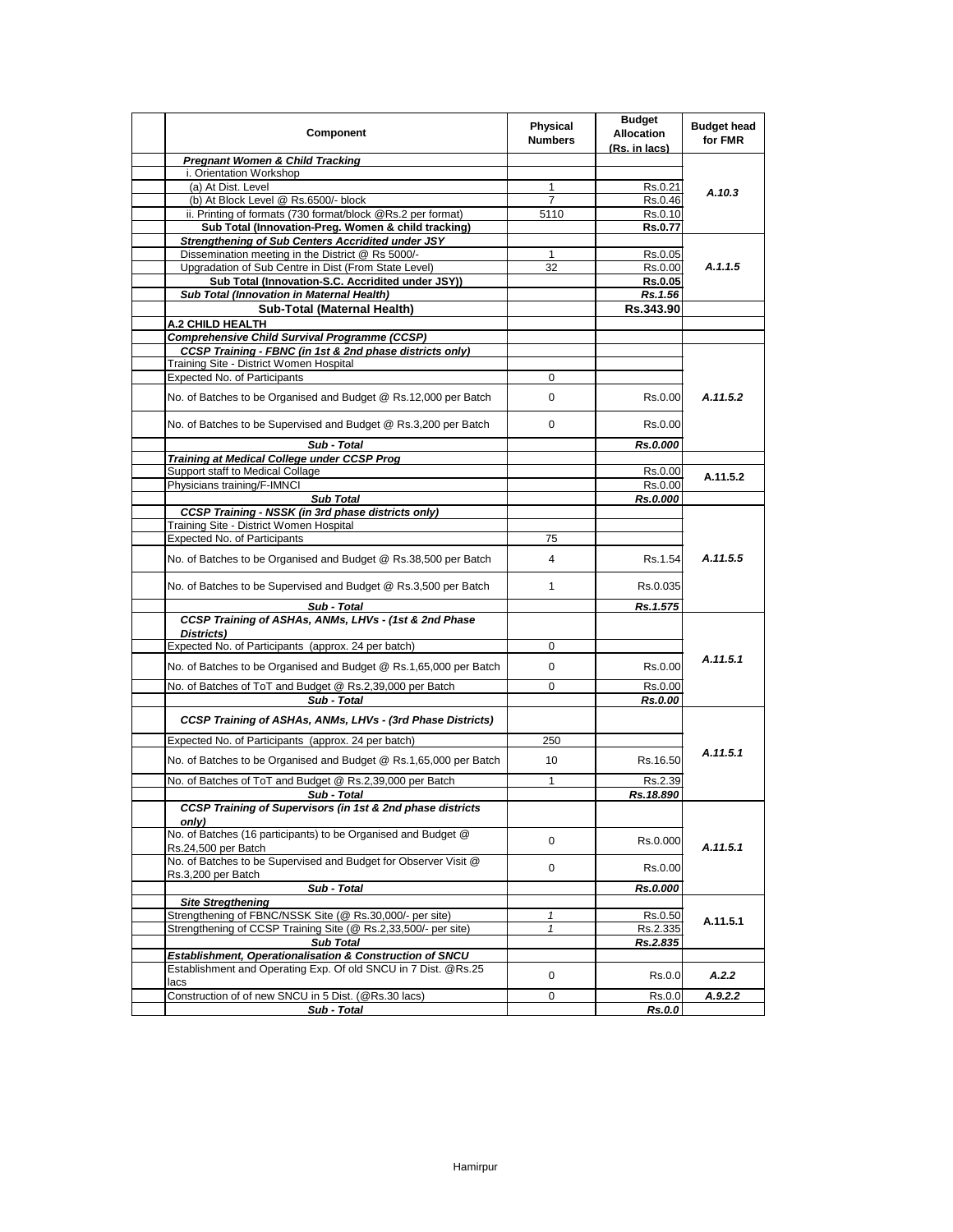| <b>Component</b>                                                                                      | Physical<br><b>Numbers</b> | <b>Budget</b><br><b>Allocation</b><br>(Rs. in lacs) | <b>Budget head</b><br>for FMR |
|-------------------------------------------------------------------------------------------------------|----------------------------|-----------------------------------------------------|-------------------------------|
| Infant death audit (Aligarh & Banda only)                                                             |                            |                                                     |                               |
| No. of blocks in the district                                                                         | 0                          | Rs.0.0                                              | A.2.8                         |
| Sub - Total                                                                                           |                            | Rs.0.00                                             |                               |
| Infant & Young Child feeding (IYCF)                                                                   |                            |                                                     |                               |
| Mass Awareness Campaign during World Breastfeeding Week                                               | 1                          | Rs.0.50                                             | A.2.5                         |
| Sub - Total                                                                                           |                            | <b>Rs.0.50</b>                                      |                               |
| Supportive Supervision through Reputed Institutions (for 1st &                                        |                            |                                                     |                               |
| 2nd pase districts only)<br>One Supervisor per block @ Rs.5,000/- p.m. for 12 months                  | 0                          | Rs.0.0                                              |                               |
| Mobility for supervisors @ Rs.3,000/- p.m. for 12 months                                              | 0                          | Rs.0.0                                              |                               |
| Institutional support @ Rs.5,000/- p.m. for 12 months                                                 | 0                          | Rs.0.0                                              |                               |
| Sub - Total                                                                                           |                            | Rs.0.00                                             |                               |
| Sub-Total (CCSP)                                                                                      |                            | Rs.23.80                                            |                               |
| Implementation of Bal Swasthya Poshan Mah (BSPM)                                                      |                            |                                                     |                               |
| Joint Meetings of Health & ICDS - 2 Planning Meetings at District                                     |                            |                                                     |                               |
| Level in a year @ Rs. 5000/- per meeting for 2 Rounds                                                 | 1 Dist.                    | Rs.0.10                                             |                               |
| Joint planning meeting of health and ICDS at Block level Rs. 2000 per                                 |                            |                                                     |                               |
| meeting for 2 rounds                                                                                  | 7 Blocks                   | Rs.0.28                                             |                               |
| Joint Orientation of ASHAs & ANMs (@Rs. 25/- per participant) for 2                                   | 1148 ANM and               |                                                     | A.2.7                         |
| Rounds                                                                                                | AWW                        | Rs.0.57                                             |                               |
| Printing of Guidelines, Reporting & Monitoring Formats (@ Rs.2,000/- per<br>block/round) for 2 rounds | 7 Blocks                   | Rs.0.28                                             |                               |
| Dissemination meeting at District level Rs. 5000 per meeting per                                      | 1 Dist.                    | Rs.0.10                                             |                               |
| District for 2 Rounds<br>Sub - Total                                                                  |                            |                                                     |                               |
| <b>School Health Programme</b>                                                                        |                            | Rs.1.33                                             |                               |
| Total No. of Blocks in the district                                                                   | $\overline{7}$             |                                                     |                               |
| No. of Schools to be covered (60 Schools per block)                                                   | 420                        |                                                     |                               |
| District Sensitization workshop                                                                       | 1                          | Rs. 0.15                                            |                               |
| Contingencies for printing of Health Card, etc. (@Rs.500/- per school)                                | 420                        | Rs. 2.10                                            |                               |
|                                                                                                       |                            |                                                     |                               |
| Budget for Mobility (@Rs.300 per visit x 1 visit)                                                     | 420                        | Rs. 1.26                                            |                               |
| Sub Total (Prog. Implementation)                                                                      |                            | Rs. 3.51                                            |                               |
| Traning program for 40 schools per block (where<br>program is already running)                        | 280                        |                                                     |                               |
| Training of District Trainers- Honorarium to district traininer @ Rs. 350<br>*2days                   | 3                          | Rs. 0.02                                            |                               |
| Honorarium to traininees from block@ Rs. 400 *2days per block                                         | 21                         | Rs. 0.17                                            | A.2.4                         |
| Training of Block Trainers - Honorarium to block resource persons @                                   |                            |                                                     |                               |
| Rs. 300 *2days*2 batches per block                                                                    | 21                         | Rs. 0.25                                            |                               |
| Honararium to Teachers @ Rs. 250*2 teachers per school *2 days                                        | 560                        | Rs. 2.80                                            |                               |
| <b>Sub Total (Training)</b>                                                                           |                            | Rs. 3.24                                            |                               |
| For training program unspent balance is available at the district                                     |                            | Rs. 2.06                                            |                               |
| <b>Actual Allocation for training</b>                                                                 |                            | Rs. 1.18                                            |                               |
| Weighing scale, Ht./Wt Charts, Measuring tape etc. @ Rs1000 per<br>school x 20 new schools/block      | 140                        | Rs. 0.00                                            |                               |
| Procurement of IFA tablets (30 mg tablets) for all schools                                            | 6300000                    | Rs. 0.00                                            |                               |
| Procurement of deworming tablets for all schools                                                      | 126000                     | Rs. 0.00                                            |                               |
| <b>Sub Total (Procurement)</b>                                                                        |                            | Rs. 0.00                                            |                               |
| <b>Total (School Health)</b>                                                                          |                            | Rs. 4.69                                            |                               |
| <b>Total (Child Health)</b>                                                                           |                            | Rs.29.82                                            |                               |
| A3. Family Planning                                                                                   |                            |                                                     |                               |
| <b>Terminal/Limiting Methods</b>                                                                      |                            |                                                     | A.3.1                         |
| Dissemination of manuals on sterilization standards & quality<br>assurance of sterilization services  | 1                          | Rs. 0.40                                            | A.3.1.1                       |
| NSV Camps in Districts (6 camps/dist. @ Rs.35,000/- per camp)                                         | 6                          | Rs. 2.10                                            | A.3.1.3                       |
| Compensation for Female Sterilization                                                                 | 3955                       | Rs. 39.55                                           | A.3.1.4                       |
| <b>Compensation for Male Sterilization</b>                                                            | 259                        | Rs. 3.89                                            | A.3.1.5                       |
| Accrediation of private providers of sterilization services                                           |                            |                                                     |                               |
| <b>Female Sterilization</b>                                                                           |                            | Rs. 0.25                                            | A.3.1.6                       |
| Male Sterilization (NSV)                                                                              |                            | Rs. 0.05                                            |                               |
| <b>Spacing Methods</b>                                                                                |                            |                                                     | A.3.2                         |
| IUD services at health facilities/compensation<br>Accrediation of private providers of IUD services   | 20174                      | Rs. 4.03                                            | A.3.2.2                       |
| Family Welfare Counsellor@9000 per month                                                              | 2                          | Rs. 0.03<br>Rs. 2.16                                | A.3.2.3                       |
| <b>Sub Total</b>                                                                                      |                            | Rs. 52.46                                           | A.9.1.5                       |
|                                                                                                       |                            |                                                     |                               |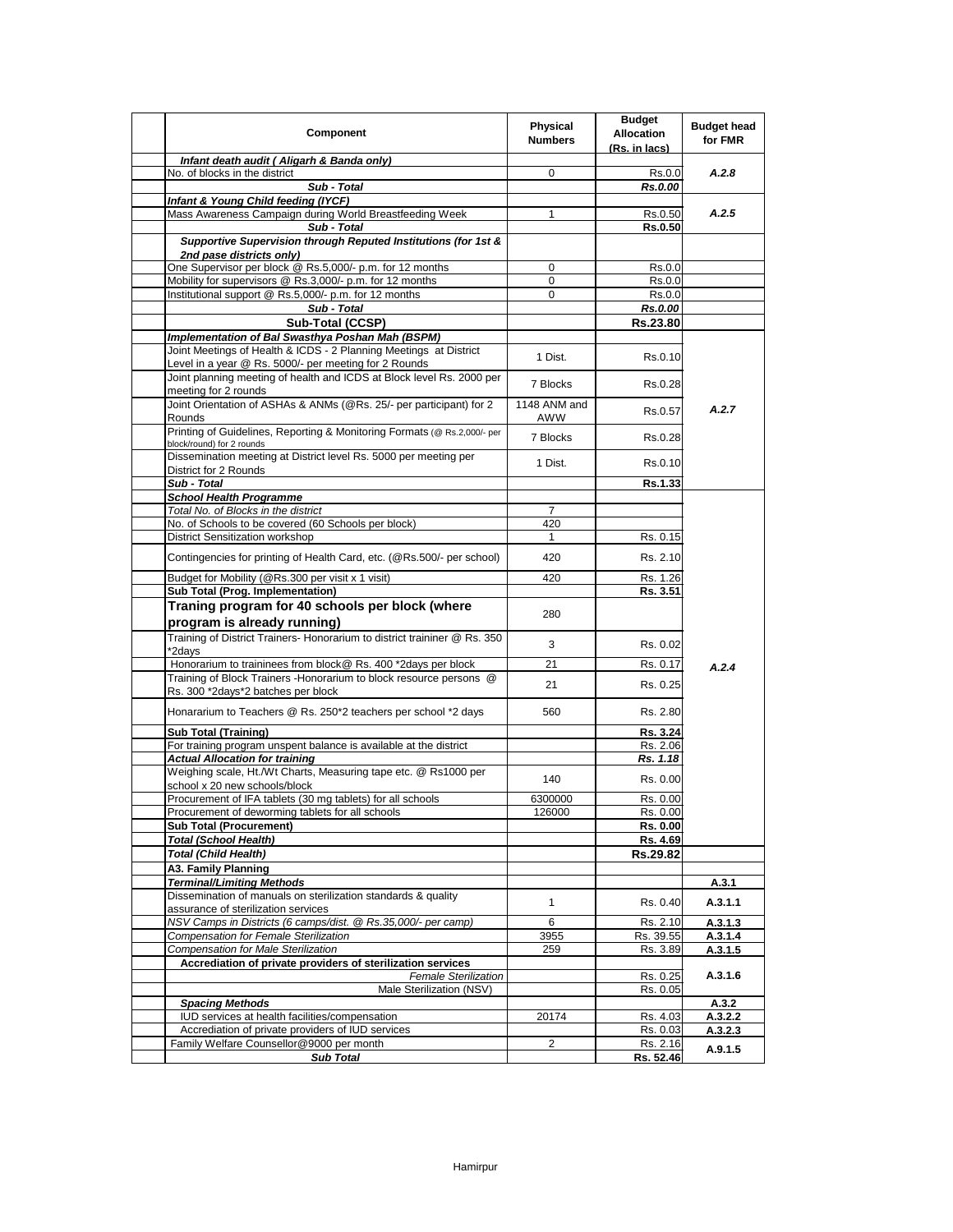| Component                                                                                                                                                                     | <b>Physical</b><br><b>Numbers</b> | <b>Budget</b><br><b>Allocation</b><br>(Rs. in lacs) | <b>Budget head</b><br>for FMR |
|-------------------------------------------------------------------------------------------------------------------------------------------------------------------------------|-----------------------------------|-----------------------------------------------------|-------------------------------|
| <b>PCPNDT and Sex-Ratio</b>                                                                                                                                                   |                                   |                                                     |                               |
| Visit of District Inspection & Monitoring Committee                                                                                                                           | 10                                | Rs. 0.10                                            | A.8.1                         |
| Sensitization Workshop at District level                                                                                                                                      | 1                                 | Rs. 0.40                                            |                               |
| Organising Competions at Inter/Degree Colleges                                                                                                                                | 3                                 | Rs. 0.10                                            |                               |
| Orientation of members of Dist advisory committee at Division                                                                                                                 |                                   | Rs. 0.00                                            |                               |
| <b>IEC Activities &amp; Conigency</b>                                                                                                                                         |                                   |                                                     |                               |
| <b>IEC Activities</b>                                                                                                                                                         |                                   | Rs. 0.25                                            |                               |
| Contigency                                                                                                                                                                    |                                   | Rs. 0.02                                            | A.12.4                        |
| TA/DA to Dist. level Staff for attending workshop, training, meetings                                                                                                         |                                   | Rs. 0.20                                            |                               |
| <b>Sub Total</b>                                                                                                                                                              |                                   | Rs. 1.07                                            |                               |
| <b>Sub-Total (Family Planning)</b>                                                                                                                                            |                                   | Rs.53.53                                            |                               |
| A.4 ARSH                                                                                                                                                                      |                                   |                                                     |                               |
| Saloni Scheme                                                                                                                                                                 |                                   |                                                     |                               |
| No. of Blocks in District                                                                                                                                                     | $\overline{7}$                    |                                                     | A.4.1                         |
| No. of Schools to be covered (10 Schools per block)                                                                                                                           | 70                                |                                                     |                               |
| No. of Benificiaries (150 per school)                                                                                                                                         | 10500                             |                                                     |                               |
| Sensitization Workshop at District level<br>Budget for Visit of Medical Team (@Rs.300/- per visit x 2 visits per                                                              | 1                                 | Rs. 0.15                                            |                               |
| school)                                                                                                                                                                       | 140                               | Rs. 0.42                                            | A.4.2                         |
| Budget for Preparing Saloni Sabha (Rs.300/- p.m. per school x 10<br>months)                                                                                                   | 700                               | Rs. 2.10                                            |                               |
| Procurement of IFA tablets (100 mg tablets) for all schools                                                                                                                   | 504000                            | Rs.0.00                                             |                               |
| Procurement of deworming tablets for all schools 2 tab/Benf.                                                                                                                  | 21000                             | Rs.0.00                                             | A.13.2.5                      |
| <b>Sub-Total (Adolescent Health)</b>                                                                                                                                          |                                   | Rs.2.67                                             |                               |
| A.5 Urban RCH                                                                                                                                                                 |                                   |                                                     |                               |
| <b>Urban RCH plan /activities</b>                                                                                                                                             |                                   |                                                     |                               |
| <b>Building</b>                                                                                                                                                               | 1                                 | 0.84                                                |                               |
| Manpower(1Doctor @ 24000/month,1Staff Nurse@ 15000/month,2<br>ANMs@9000/month,2 Security quards @ 4000/month,1 Ayah                                                           | 1                                 | 8.52                                                |                               |
| 4000/month,& 1 Sweeper 2000/month                                                                                                                                             |                                   |                                                     | A.5.1                         |
| Other Expenses                                                                                                                                                                | 1                                 | 0.41                                                |                               |
| IEC                                                                                                                                                                           | 1                                 | 0.1                                                 |                               |
| <b>Subtotal</b>                                                                                                                                                               |                                   | 9.87                                                |                               |
| The cost of Drugs(Rs 10,000/month/Health post) and consumables(Rs 3,000/month/Health Post) for Urban RCH<br>amounting to Rs 1.56 Lacs would be met from the Mission Flexipool |                                   |                                                     |                               |
| <b>A9. INFRASTRUCTURE &amp; HR</b>                                                                                                                                            |                                   |                                                     |                               |
| <b>Contractual Staff &amp; Services</b>                                                                                                                                       |                                   |                                                     |                               |
| <b>Position</b>                                                                                                                                                               | No.                               | <b>Budget</b>                                       |                               |
| Contractual ANM (@Rs.9000/- pm)                                                                                                                                               | 25                                | Rs. 27.00                                           | A.9.1.1                       |
| Staff Nurse in the district (@Rs.15000/- pm)                                                                                                                                  | 11                                | Rs. 19.80                                           | A.9.1.3                       |
| MBBS (Male/Female) @ Rs.30000/- pm                                                                                                                                            | $\overline{7}$                    | Rs. 25.20                                           |                               |
| Specialist at On Call basis for CHC (@ Rs.1000/- per visit) No. of calls<br>for 6 moths                                                                                       | 40                                | Rs. 0.40                                            |                               |
| Specialist at On Call basis for Dist. Hospital (Male)/DCH(@ Rs.1000/-<br>per visit)                                                                                           | 80                                | Rs. 0.80                                            | A.9.1.4                       |
| Specialist at Dist. Hospital (Male)/DCH(@ Rs.40000/- pm for<br>MS/MD/MDS & @Rs.35000/- for Diploma holders)                                                                   | $\overline{2}$                    | Rs. 8.40                                            |                               |
| Specialist at DWH/DCH (@ Rs.40000/- pm for MS/MD/MDS &<br>@Rs.35000/- for Diploma holders)/MBBS(LMO if already on contract)                                                   | 1                                 | Rs. 4.20                                            |                               |
| Paramedical staff/LT for CHC (@ Rs.9000/- pm)                                                                                                                                 | 4                                 | Rs. 4.32                                            |                               |
| Paramedical staff for DH/DWH/DCH (@ Rs.9000/- pm)                                                                                                                             | 2                                 | Rs. 2.16                                            | A.9.1.5                       |
| Data Assistant ( @ Rs.8000/- pm)                                                                                                                                              | 2                                 | Rs. 1.92                                            |                               |
| <b>Sub-Total (Human Resources)</b>                                                                                                                                            |                                   | Rs.94.20                                            |                               |
| A.10. INSTITUTIONAL STRENGTHENING                                                                                                                                             |                                   |                                                     |                               |
| Logistics Management/Improvement                                                                                                                                              |                                   |                                                     |                               |
| <b>Stregthening of Logistic Management</b>                                                                                                                                    |                                   |                                                     |                               |
| Divisional logistic management                                                                                                                                                | 0                                 | Rs. 0.00                                            |                               |
| <b>Transportation of Logistic</b>                                                                                                                                             |                                   |                                                     | A.10.2                        |
| Divisional level @ Rs 50000/-                                                                                                                                                 | 0                                 | Rs. 0.00                                            |                               |
| District level @ Rs 30000/-                                                                                                                                                   | $\mathbf{1}$                      | Rs. 0.30                                            |                               |
| Block level @ Rs 12000/-                                                                                                                                                      | $\overline{7}$                    | Rs. 0.84                                            |                               |
| <b>Sub-Total (Logistics Strengthening)</b>                                                                                                                                    |                                   | Rs.1.14                                             |                               |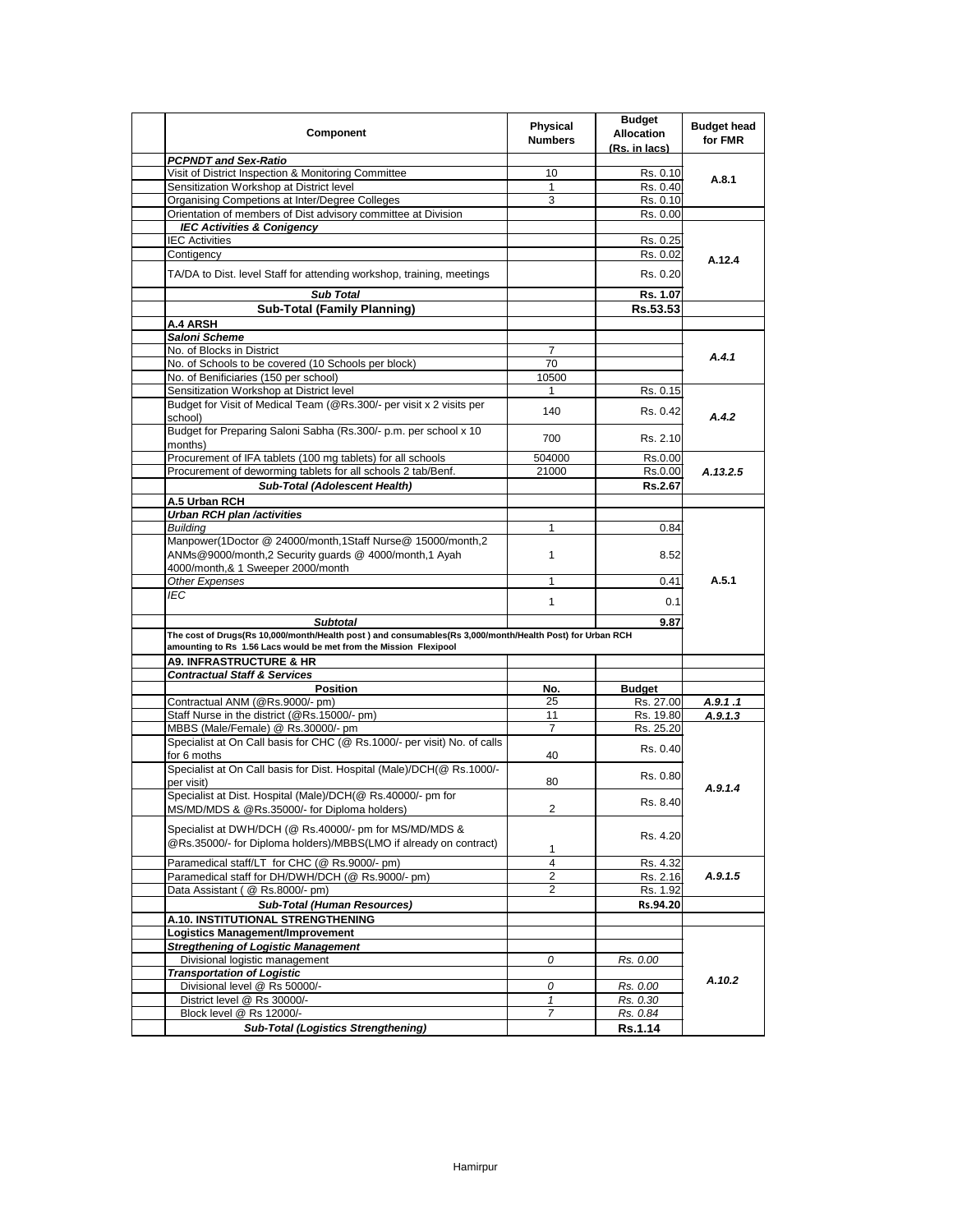| <b>Component</b>                                                                                               | Physical<br><b>Numbers</b> | <b>Budget</b><br><b>Allocation</b><br>(Rs. in lacs) | <b>Budget head</b><br>for FMR |
|----------------------------------------------------------------------------------------------------------------|----------------------------|-----------------------------------------------------|-------------------------------|
| <b>Rent for Sub-Centres</b>                                                                                    |                            |                                                     |                               |
| No. of SCs in Rented Bldgs & Budget @ Rs. 250/- p.m.                                                           | 87                         | Rs.2.61                                             | A.10.4                        |
| <b>Sub-Total (Sub Center Rent)</b>                                                                             |                            | Rs.2.61                                             |                               |
| <b>A.11 TRAINING</b>                                                                                           |                            |                                                     |                               |
| <b>Training- Skill Birth Attendant</b><br><b>Training at DWH/Combined Hosp</b>                                 |                            |                                                     |                               |
| Target at DWH                                                                                                  | 20                         |                                                     |                               |
| No. of Particpants per batch                                                                                   | 4                          |                                                     |                               |
| No. of Batches                                                                                                 | 5                          | Rs.5.52                                             |                               |
| New Site Stregthening at DWH                                                                                   |                            |                                                     |                               |
| Existing site stregthening                                                                                     |                            | Rs.0.40                                             |                               |
| Sub-Total (DWH-SBA)                                                                                            |                            | Rs.5.92                                             |                               |
|                                                                                                                |                            |                                                     |                               |
| Training at FRU/24X7                                                                                           |                            |                                                     | A.11.3.1                      |
| Name of the selected Training Site FRU/24X7                                                                    | 0                          |                                                     |                               |
| Target at FRU/24X7                                                                                             | 0                          |                                                     |                               |
| No. of Particpants per batch                                                                                   | 0                          |                                                     |                               |
| No. of Batches                                                                                                 | 0                          | Rs.0.00                                             |                               |
| New Site Stregthening at FRU                                                                                   | $\overline{a}$             | Rs.0.00                                             |                               |
| Existing site stregthening                                                                                     |                            | Rs.0.00                                             |                               |
| Sub-Total (FRU-SBA)                                                                                            |                            | <b>Rs.0.00</b>                                      |                               |
| Sub-Total(SBA Training)                                                                                        |                            | Rs.5.92                                             |                               |
| A.14 PROGRAM MANAGEMENT                                                                                        |                            |                                                     |                               |
| Personal & Other Expense of Dist. PMU (Rs.94500/- pm)                                                          | 1                          | Rs.11.34                                            | A.14.2                        |
| Operational Cost (Rs. 60000/- pm)                                                                              | 1                          | Rs.7.20                                             | A.14.4                        |
| Sub-Total (Program Management)                                                                                 |                            | Rs.18.54                                            |                               |
| <b>Total for RCH Flexipool (Part A)</b>                                                                        |                            | Rs.562.20                                           |                               |
|                                                                                                                |                            |                                                     |                               |
|                                                                                                                |                            |                                                     |                               |
|                                                                                                                | <b>Physical</b>            | <b>Budget</b>                                       | <b>Budget head</b>            |
| <b>Component</b>                                                                                               | <b>Numbers</b>             | <b>Allocation</b>                                   | for FMR                       |
|                                                                                                                |                            | (Rs. in lacs)                                       |                               |
| <b>ASHA Scheme:-</b>                                                                                           |                            |                                                     | <b>B.1</b>                    |
| Periodic Training for ASHAs                                                                                    |                            |                                                     |                               |
|                                                                                                                |                            |                                                     | B.1.1                         |
| <b>ASHA Support System</b>                                                                                     |                            |                                                     |                               |
| Replenishment of ASHA Kits & Budget (@ Rs. 500/- per kit*2 for 95%                                             | 823                        | Rs.0.00                                             | B.1.2                         |
| ASHA)                                                                                                          | 736                        | Rs.44.16                                            |                               |
| Incentive to ASHAs (Average Rs.500/- p.m. for 85% ASHAs)<br>Award to ASHA (Rs.5000/- for 1 ASHA in each block) | $\overline{7}$             | Rs.0.35                                             | B.1.3                         |
| Annual ASHA Sammelan (Rs.250/- per ASHA for 60% ASHAs)                                                         | 520                        | Rs.1.30                                             | B.1.1                         |
| Mobility to ASHAs (Rs.30/- per ASHA for 95% ASHAs)                                                             | 823                        | Rs.2.96                                             |                               |
| Block level ASHA Payment Register (Rs.100/-per Register)                                                       | 7                          | Rs.0.01                                             |                               |
| Printing of Voucher Booklet for ASHA (Rs.25/-per Booklet)                                                      | 866                        | Rs.0.22                                             | B.18.3.2                      |
| Budget ASHA Mentoring Group (Rs.10,000/- per District)                                                         | Quarterly<br>Meeting       | Rs.0.10                                             | B.1.1                         |
| Sub-Total (ASHA Scheme):-                                                                                      |                            | Rs.49.10                                            |                               |
| Untied Grant to Facilities                                                                                     |                            |                                                     | B.2                           |
| No. of CHCs & Budget @ Rs.0.50 lacs per facility                                                               | 4                          | Rs.2.00                                             | B.2.1                         |
| No. of BPHCs & Budget @ Rs.0.50 lacs per facility                                                              | 5                          | Rs.2.50                                             | <b>B.2.2</b>                  |
| No. of APHCs & Budget @ Rs.0.25 lacs per facility                                                              | 34                         | Rs.8.50                                             | B.2.2                         |
| No. of Sub Centres & Budget @ Rs.0.10 lacs per facility                                                        | 215                        | Rs.21.50                                            | <b>B.2.3</b>                  |
| No.of VHSCs                                                                                                    | 314                        | Rs.0.00                                             | B.2.4                         |
| No.of Revenue Villages & Budget @Rs.0.10 lacs per R.Village                                                    | 506                        | Rs.50.60                                            |                               |
| <b>Sub-Total (Untied Grants)</b>                                                                               |                            | Rs.85.10                                            |                               |
| <b>Annual Maintenance Grant to Facilities</b>                                                                  |                            |                                                     | <b>B.4</b>                    |
| No. of CHCs & Budget @ Rs.1.0 lacs per facility                                                                | 4                          | Rs.4.00                                             | B.4.1                         |
| No. of BPHCs & Budget @ Rs.1.0 lacs per facility<br>No. of APHCs & Budget @ Rs.0.50 lacs per facility          | 5<br>31                    | Rs.5.00<br>Rs.15.50                                 | B.4.2                         |
| No. of Sub Centres & Budget @ Rs.0.10 lacs per facility                                                        | 128                        | Rs.12.80                                            | B.4.3                         |
| <b>Sub-Total (Annual Maintenance Grants)</b>                                                                   |                            | Rs.37.30                                            |                               |
| <b>Funds to Rogi Kalyan Samitis</b>                                                                            |                            |                                                     | B.6                           |
| No. of District Hospitals & Funds @ Rs.5.0 lacs per facility                                                   | 2                          | Rs.10.00                                            | <b>B.6.1</b>                  |
| No. of CHCs & Funds @ Rs.1.0 lacs per facility                                                                 | 4                          | Rs.4.00                                             | B.6.2                         |
| No. of BPHCs & Funds @ Rs.1.0 lacs per facility                                                                | 5                          | Rs.5.00                                             | <b>B.6.3</b>                  |
| No. of APHCs & Funds @ Rs.1.00 lacs per facility<br><b>Sub-Total (Funds for RKS)</b>                           | 34                         | Rs.34.00<br>Rs.53.00                                | <b>B.6.4</b>                  |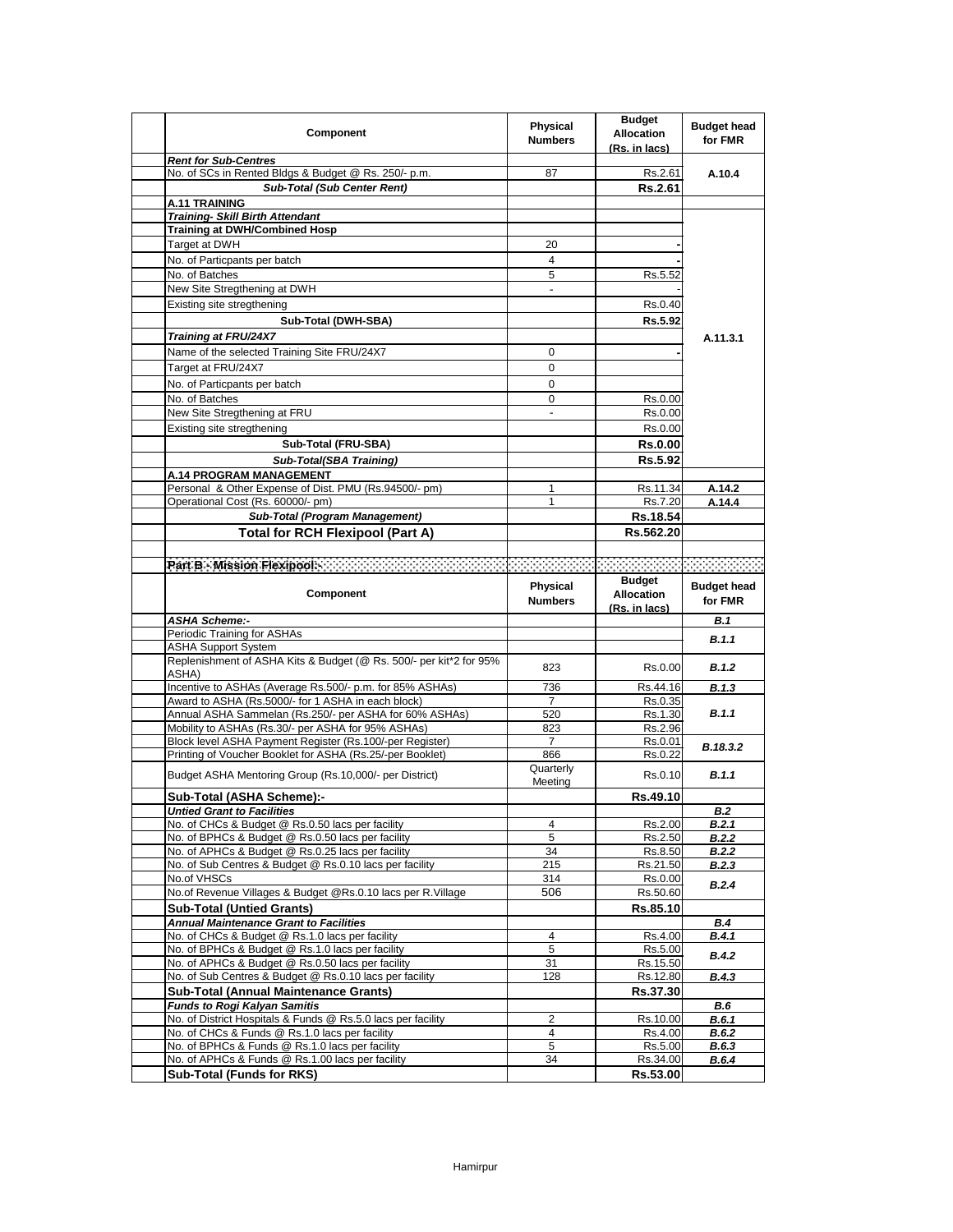| <b>Component</b>                                                                       | Physical<br><b>Numbers</b> | <b>Budget</b><br><b>Allocation</b><br>(Rs. in lacs) | <b>Budget head</b><br>for FMR |
|----------------------------------------------------------------------------------------|----------------------------|-----------------------------------------------------|-------------------------------|
| <b>Operationalisation of District Drug Warehouses</b>                                  |                            |                                                     |                               |
| Contractual Staff (@Rs.2.94 lacs/yr)<br>Contingency Expenses (@Rs.2.0 lacs/yr)         | 0<br>$\Omega$              | Rs.0.00<br>Rs.0.00                                  | <b>B.21</b>                   |
| Sub-Total (Ope. of District Drug Warehouses)                                           |                            | <b>Rs.0.00</b>                                      |                               |
|                                                                                        |                            |                                                     |                               |
| <b>Mobility Support to DWH &amp; District Combined Hospital</b>                        |                            |                                                     | <b>B.27.8</b>                 |
| Mobility Support to DWH/DCH @Rs.18000/- Per month.                                     | 1                          | Rs.2.16                                             |                               |
| Sub-Total (Funds for Mobility Support to DWH & DCH)                                    |                            | Rs.2.16                                             |                               |
| Mobility Support for Monitoring & Supervision.                                         |                            |                                                     |                               |
| Mobility Support to District Community Mobilizer (@Rs.800/-per day X)<br>8 days/month) | $\mathbf{1}$               | Rs.0.77                                             |                               |
| Mobility Support to District Account Manager (@Rs.800/-per day X 6<br>days/month)      | 1                          | Rs.0.58                                             | B.18.3.2                      |
| Mobility Support to District Programme Manager (@Rs.800/-per day X)<br>8 days/month)   |                            | Rs.0.00                                             |                               |
| Sub-Total(Mobility Support for Monit. & Supervision)                                   |                            | <b>Rs.1.34</b>                                      |                               |
| <b>Supervision of ANM/ASHAs</b>                                                        |                            |                                                     | B.18.3.2                      |
| Vehicle for Mobility @Rs.18000/-month/block                                            | 7                          | Rs.15.12                                            |                               |
| Sub-Total (Supervision of ANM/ASHAs)                                                   |                            | Rs.15.12                                            |                               |
| <b>Vehicle Support for Specialist</b>                                                  |                            |                                                     |                               |
| One Vehicle for 5 block level facility (@Rs.18000/-month)                              | 1                          | Rs.2.16                                             | <b>B.27.8</b>                 |
| <b>Sub-Total (Vehicle Support for Specialist)</b>                                      |                            | <b>Rs.2.16</b>                                      |                               |
| <b>Diesel for Generator for District Hospitals</b>                                     |                            |                                                     |                               |
| Diesel Support for generator (@Rs.1 lac per month)                                     | 2                          | Rs.24.00                                            | <b>B.28</b>                   |
| Sub-Total (Diesel Support for District Hospital)                                       |                            | Rs.24.00                                            |                               |
| Diesel Support for Generator in Fully Functional CHC.                                  |                            |                                                     |                               |
| Diesel Support for Fully functional CHC (@Rs.35000/-per month)                         | 4                          | Rs.16.80                                            |                               |
| Diesel Support for CHC functional in BPHC building (@Rs.13500/-per<br>month)           | 5                          | Rs.8.10                                             | <b>B.28</b>                   |
| Sub-Total (Diesel Support for fully functional CHCs)                                   |                            | Rs.24.90                                            |                               |
| Saas Bahu Sammelans (1 each at District)                                               |                            |                                                     |                               |
| No. of Sammellans & Budget (@Rs. 1.50 lac. Per District)                               | 1                          | Rs.1.50                                             | B.7.1                         |
| Sub-Total (Saas Bahu Sammelan)                                                         |                            | Rs.1.50                                             |                               |
| Tehsil level Pradhan Sammelan                                                          |                            |                                                     |                               |
| No. of Sammelans & Budget (@Rs.40,000 per Sammelan)                                    | 4                          | Rs.1.60                                             | B.8.2                         |
| Sub-Total (Tehsil level Pradhan Sammelan)                                              |                            | Rs.1.60                                             |                               |
| Organization of Swasthya Mela                                                          |                            |                                                     |                               |
| Organization of S.Mela @Rs.20000/- Mela/Month at each block.                           | $\overline{7}$             | Rs.16.80                                            | B.10.1                        |
| Sub-Total (Swasthya Mela)                                                              |                            | Rs.16.80                                            |                               |
| <b>Concurrent Audit</b>                                                                |                            |                                                     |                               |
| Budget @ Rs. 4000/- per month for 12 months                                            | $\mathbf{1}$               | Rs.0.48                                             | <b>B.27.5</b>                 |
| <b>Sub-Total (Concurrent Audit)</b>                                                    |                            | <b>Rs.0.48</b>                                      |                               |
| <b>Health Management Information System (HMIS):-</b>                                   |                            |                                                     |                               |
| Hiring of Vehicle for District HMIS Nodal Officer (@Rs.800/- Visit)                    | 2                          | Rs.0.19                                             |                               |
| Mobility Support for Block HMIS Nodal Officer (@Rs.600/-month)                         | 7                          | Rs.0.50                                             |                               |
| Internet Connectivity @Rs.400/- per month/computer                                     | 9                          | Rs.0.43                                             | <b>B.21</b>                   |
| Consumables & Stationary for Computer, printer (Rs.400/-per<br>month/facility)         | 9                          | Rs.0.43                                             |                               |
| Sub-Total (HMIS)                                                                       |                            | Rs.1.56                                             |                               |
| <b>Programme Management:-</b>                                                          |                            |                                                     |                               |
| <b>Expenses at Additional Director level:-</b>                                         |                            |                                                     |                               |
| Mobility @Rs.2500/-per District per Month.                                             | 0                          | Rs.0.00                                             |                               |
| Contingency Expenses @Rs.5000/- month.                                                 | $\mathbf 0$                | Rs.0.00                                             | <b>B.27.6</b>                 |
| Sub-Total (Exp.at Addl.Director level)-                                                |                            | Rs.0.00                                             |                               |
| Operational Cost for Block Project Management Unit                                     |                            |                                                     |                               |
| Honoraria to Block Data Assistant @Rs.8000/-Per Month                                  |                            |                                                     |                               |
|                                                                                        | 7                          | Rs.6.72                                             | B.27.1                        |
| Communication support to Block Program Manager @Rs.500/-P.M.                           | $\overline{7}$             | Rs.0.42                                             |                               |
| Sub-Total (Operational Cost for BPMU)                                                  |                            | Rs.7.14                                             |                               |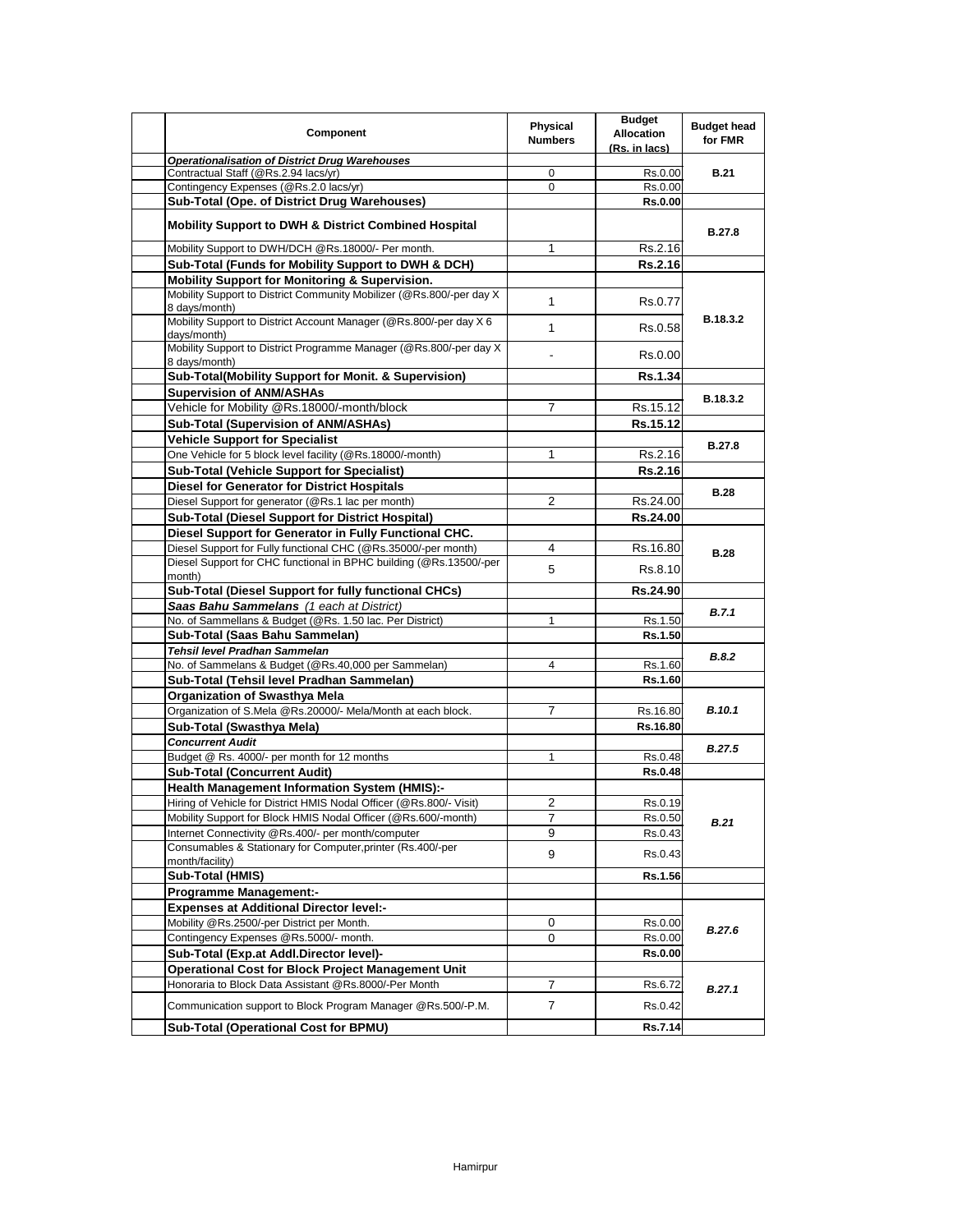|     | <b>Component</b>                                                                                                                                                                                                                                                                   | Physical<br><b>Numbers</b> | <b>Budget</b><br><b>Allocation</b><br>(Rs. in lacs)                                      | <b>Budget head</b><br>for FMR |
|-----|------------------------------------------------------------------------------------------------------------------------------------------------------------------------------------------------------------------------------------------------------------------------------------|----------------------------|------------------------------------------------------------------------------------------|-------------------------------|
|     | <b>Provision of Contractual Staff (AYUSH)</b>                                                                                                                                                                                                                                      |                            |                                                                                          |                               |
|     | <b>Position</b>                                                                                                                                                                                                                                                                    | No.                        | <b>Budget</b>                                                                            |                               |
|     | ISM Lady Doctors (@ Rs.24,000/- per month)                                                                                                                                                                                                                                         | 7                          | Rs.51.36                                                                                 | B.14.4                        |
|     | AYUSH Doctors (@ Rs.24,000/- per month)<br>AYUSH Pharmacists (@ Rs.9,000/- per month)                                                                                                                                                                                              | 20<br>12                   | Rs.7.56                                                                                  | B.14.1                        |
|     | Sub-Total (Contractual Staff - AYUSH)                                                                                                                                                                                                                                              |                            | Rs.58.92                                                                                 |                               |
|     | Integrated Skill Refresher Training for ANM & LHV.                                                                                                                                                                                                                                 |                            |                                                                                          |                               |
|     | Total Work load for the year                                                                                                                                                                                                                                                       | 81                         |                                                                                          |                               |
|     |                                                                                                                                                                                                                                                                                    |                            |                                                                                          | B.16.3.1                      |
|     | Total no. of Proposed Batches & Budget @Rs.165950/- per batch.                                                                                                                                                                                                                     | 5                          | Rs.8.30                                                                                  |                               |
|     | Sub-Total (Integrated skill training for ANM/LHV)                                                                                                                                                                                                                                  |                            | Rs.8.30                                                                                  |                               |
|     | Infrastructure & Manpower for UIP                                                                                                                                                                                                                                                  |                            |                                                                                          |                               |
|     | Mobile Workshop at Regional Depot @Rs.4 Lac.                                                                                                                                                                                                                                       | 0                          | Rs.0.00                                                                                  |                               |
|     | Renovation & Electrification of WIC/WIF                                                                                                                                                                                                                                            | 0                          | Rs.0.00                                                                                  |                               |
|     | Expansion of Cold Chain Store at Regional/Divisional Depo                                                                                                                                                                                                                          | 0                          | Rs.0.00                                                                                  | B.26.5                        |
|     | Expansion of Cold Chain Workshop @Rs.50000/-year/District.                                                                                                                                                                                                                         | $\mathbf{1}$               | Rs.0.50                                                                                  |                               |
|     | Mobility Support to Block (1 Vehicle @Rs.800/-per block for 6 days in<br>a month for 12 months)                                                                                                                                                                                    | $\overline{7}$             | Rs.4.03                                                                                  |                               |
|     | IVRS System for Tracking of Beneficiaries.                                                                                                                                                                                                                                         | 0                          | Rs.0.00                                                                                  | B.18.3.2                      |
|     | Sub - Total (Infrasturcture & Manpower for UIP)                                                                                                                                                                                                                                    |                            | Rs.4.53                                                                                  |                               |
|     |                                                                                                                                                                                                                                                                                    |                            |                                                                                          |                               |
|     | Total for Mission Plexipool (Part B): $\{1, 2, 3, 4, 5, 6, 7, 8, 8, 8, 5, 0, 1\}$ , $\{1, 2, 3, 6, 7, 8, 8, 8, 5, 0, 1\}$                                                                                                                                                          |                            |                                                                                          |                               |
|     |                                                                                                                                                                                                                                                                                    |                            |                                                                                          |                               |
| SI. | Component                                                                                                                                                                                                                                                                          | Physical<br><b>Numbers</b> | <b>Budget</b><br><b>Allocation</b><br>(Rs. in lacs)                                      |                               |
|     | Routine Immunization (Part C) [19] Routine Immunization                                                                                                                                                                                                                            | 医药药治疗                      | $\mathcal{L}(\mathcal{A})$ and $\mathcal{L}(\mathcal{A})$ and $\mathcal{L}(\mathcal{A})$ |                               |
|     | Total Number of Immunization Sessions to be organized in the District                                                                                                                                                                                                              | 11052<br>Sessions/Year     |                                                                                          |                               |
|     | Mobility support for supervision: Supervisory visits by district level<br>officers for monitoring and supervision of RI @ Rs 50000 /District for<br>district level officers (this includes POL and maintenance) per year                                                           | 1                          | Rs.0.50                                                                                  |                               |
|     | Alternate Vaccine delivery @ Rs 50/- sessionx 3 months (April-June)<br>+2 Vehicles /Blocks for 8 days /month for 9 months (July-March 10)                                                                                                                                          | 11052<br>Sessions/Year     | Rs.5.53                                                                                  |                               |
|     | Focus on Urban slum & underserved areasHiring an ANM @<br>Rs.300/session for four sessions/month/slum of 10000 population and<br>Rs.200/- per month as contingency per slum of i.e. total expense of<br>Rs. 1400/- per month per slum of 10000 population                          | 0 Sessions /year           | Rs.0.00                                                                                  |                               |
|     | Mobilization of children by ASHA /RI Mobilizer @ Rs 150/- per session                                                                                                                                                                                                              | 11052<br>Sessions/Year     | Rs.16.58                                                                                 |                               |
|     | Support for Computer Assistant for RI reporting (with annual increment<br>of 10% wef from 2010-11Districts @ Rs 8000- 10,000 p.m                                                                                                                                                   | 1                          | Rs.1.06                                                                                  |                               |
|     | Printing and dissemination of tally sheets, monitoring forms, etc. @<br>Rs 1 /beneficiary                                                                                                                                                                                          | 41472<br>Benefiaceries     | Rs.0.41                                                                                  |                               |
|     | Quarterly Review & feedback meeting exclusive for RI at district level<br>with one Block MOIC, ICDS CDPO and other stakeholders<br>stakeholders @ Rs 100/- per participant for meeting expenses (lunch,<br>organizational expenses)                                                | 21                         | Rs.0.08                                                                                  |                               |
|     | Quarterly Review Meetings at Block level Quarterly Review &<br>feedback meeting for exclusive for RI at Block level @Rs 50/-ppas<br>honorarium for ASHA (travel)and Rs 25 /-person at the disposal of<br>MOIC for meeting expenses (refreshments, stationary and Misc<br>expences) | 1112                       | Rs.1.42                                                                                  |                               |
|     | District level orientation training for 2 days of ANM, Multipurpose Health<br>worker @ Rs67300/batch with 20 participants in each batch                                                                                                                                            | 2 Batch                    | Rs.1.35                                                                                  |                               |
|     | One day cold chain handelers training for block level cold chain<br>handlers @ Rs. 26,000 per batch and Rs 3000 for Observer<br>nominated by State                                                                                                                                 | 1Batch                     | Rs.0.29                                                                                  |                               |
|     | One day Training of block level data handlers by DIO and District Cold<br>chain Officer to train about the reporting formats of Immunization and<br>NRHM Rs 300/Participant/Block                                                                                                  | 7                          | Rs.0.02                                                                                  |                               |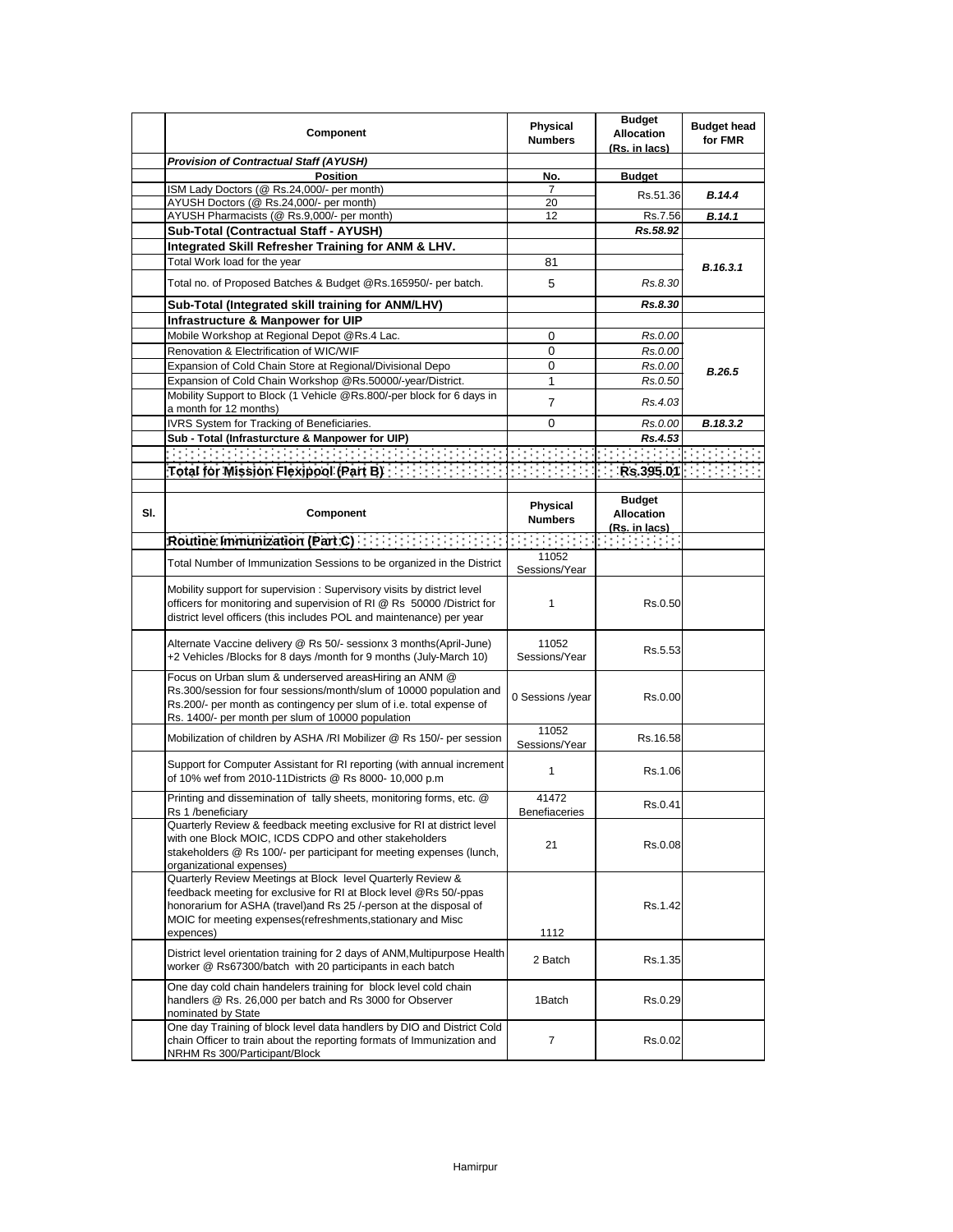|     | <b>Component</b>                                                                                                                                                    | Physical<br><b>Numbers</b>        | <b>Budget</b><br><b>Allocation</b><br>(Rs. in lacs) | <b>Budget head</b><br>for FMR |
|-----|---------------------------------------------------------------------------------------------------------------------------------------------------------------------|-----------------------------------|-----------------------------------------------------|-------------------------------|
|     | Microplanning at SC levelRs 100/- per subcentre (meeting at block<br>level, logistic)                                                                               | 215                               | Rs.0.22                                             |                               |
|     | Microplanning at Block & District levelFor consolidation of microplan<br>at PHC/CHC level @ Rs 1000/- block & at district level @ Rs 2000/-<br>per district         | 1District & 7<br><b>Block</b>     | Rs.0.09                                             |                               |
|     | Consumables for computer including provision for internet access for<br>RIMSRs 400/- Month / Districts                                                              | 1                                 | Rs.0.05                                             |                               |
|     | Red/Black Plastic bags etc, 2 bags per session @ Rs. 2/Bag                                                                                                          | 11052<br>Sessions/Year            | Rs.0.59                                             |                               |
|     | Purchase of Bleach/Hypochlorite solution Rs. 500/vaccine storage<br>point/year X 1000 vaccine storage points                                                        | 8 Vaccine<br>storage points       | Rs.0.04                                             |                               |
|     | Purchase of Twin bucket Rs 400 per PHC/CHC per year                                                                                                                 | 8 Vaccine<br>storage points       | Rs 0.03                                             |                               |
|     | Funds for purchase of small polythene zipper bags to keep vaccines in<br>the vaccine carriers Rs. 0.5/polythene bag X total number of<br>sessions/year +10% wastage | 11052<br>Sessions/Year            | Rs.0.07                                             |                               |
|     | Funds for preparing disposal pit for disposal of sharp immunization<br>waste. Rs. 3500/pit X 500 vaccine storage points                                             | 4 Pits                            | Rs 0.14                                             |                               |
|     | <b>RI</b> subtotal<br><b>Cold Chain maintenance</b>                                                                                                                 |                                   | Rs.28.46                                            |                               |
|     | Cold chain maintenance@Rs 500/Block & Rs 10,000/District/Year                                                                                                       | 1District & 7<br><b>Block</b>     | Rs.0.15                                             |                               |
|     | POL for vaccine delivery from State to District and from district to<br>PHC/CHCs @ Rs. 100000/- district/Year)                                                      | 1District                         | Rs.1.00                                             |                               |
|     | <b>Subtotal Cold Chain</b>                                                                                                                                          |                                   | Rs.1.15                                             |                               |
|     | Sub Total (Part C)                                                                                                                                                  |                                   | Rs.29.61                                            |                               |
|     | Part D. National Program                                                                                                                                            |                                   |                                                     |                               |
|     | 1. NPCB                                                                                                                                                             |                                   |                                                     |                               |
| SI. | <b>Component</b>                                                                                                                                                    | Physical<br><b>Numbers</b>        | <b>Budget</b><br><b>Allocation</b><br>(Rs. in lacs) | <b>Budget Head</b><br>for FMR |
| 1.1 | Govt Sector 30% of Tot. Trgt @531/cat.oprt.(IOL)                                                                                                                    | 1266                              | 672246                                              |                               |
|     |                                                                                                                                                                     |                                   |                                                     |                               |
| 1.2 | NGO Sector 20% of Tot Trgt @ 656/Cat. Oprt.(IOL)                                                                                                                    | 844                               | 553664                                              |                               |
| 1.3 | Pvt. Sector 50% of Tot trgt.                                                                                                                                        | 2110                              | $\Omega$                                            |                               |
|     | <b>Sub Total</b>                                                                                                                                                    | 4220                              | 1225910                                             |                               |
| 2   | SES (Free Spec. to Children) @ of 100/-Spec                                                                                                                         | 439                               | 0                                                   |                               |
| 3   | Vision Centre @ 50,000/Centre Equipment                                                                                                                             | 1 Govt/NGO                        | 50000                                               |                               |
| 4   | Operations other than Cataract                                                                                                                                      | 70                                | 70000                                               |                               |
| 5   | Eye Collection @ 500/Cornea.<br>Total allocated for the District in Rs.                                                                                             | 0<br>4729                         | 0<br>1345910                                        |                               |
|     |                                                                                                                                                                     |                                   |                                                     |                               |
| SI. | 2. RNTCP(WB)<br>Component                                                                                                                                           | <b>Physical</b><br><b>Numbers</b> | <b>Budget</b><br><b>Allocation</b><br>(Rs. in lacs) | <b>Budget Head</b><br>for FMR |
|     | 1 CIVIL WORKS                                                                                                                                                       |                                   | 18100                                               |                               |
|     | 2 LABORATORY MATERIALS                                                                                                                                              |                                   | 162400                                              |                               |
|     | 3 HONERARIUM<br>4 IEC/ PUBLICITY                                                                                                                                    |                                   | 236513<br>182000                                    |                               |
|     | 5 EQUIPMENT MAINTENANCE                                                                                                                                             |                                   | 75600                                               |                               |
|     | <b>6 TRAINING</b>                                                                                                                                                   |                                   | 91755                                               |                               |
|     | 7 POL & VEHICLE MAINTENANCE                                                                                                                                         |                                   | 60000                                               |                               |
|     | 8 VEHICLE HIRING CHARGES<br>9 NGO/PP SUPPORT                                                                                                                        |                                   | 63000<br>70200                                      |                               |
|     | 10 MISCELLANEOUS EXPENSES                                                                                                                                           |                                   | 130440                                              |                               |
|     | 11 CONTRACTUAL SERVICES                                                                                                                                             |                                   | 918000                                              |                               |
|     | 12 PRINTING                                                                                                                                                         |                                   | 64800                                               |                               |
|     | 13 RESEARCH & STUDIES<br>14 MEDICAL COLLEGES                                                                                                                        |                                   |                                                     |                               |
|     | 15 PROCUREMENT OF VEHICLES                                                                                                                                          |                                   | 50000                                               |                               |
|     | 16 PROCUREMENT OF EQUIPMENT<br>Sub-TOTAL                                                                                                                            |                                   | 60000<br>2182808                                    |                               |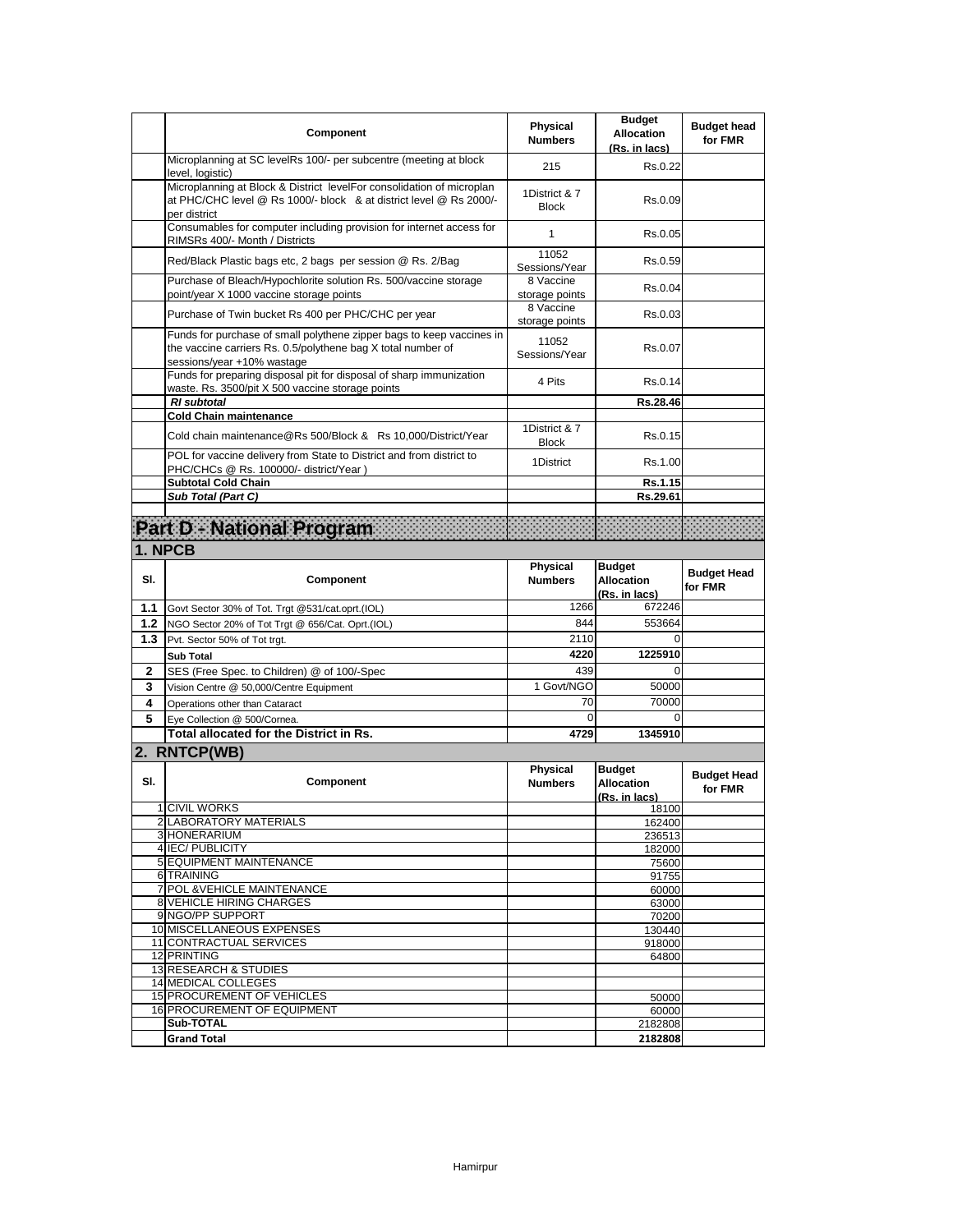|                | <b>Component</b>                                                                                         | Physical<br><b>Numbers</b> | <b>Budget</b><br><b>Allocation</b><br>(Rs. in lacs) | <b>Budget head</b><br>for FMR |
|----------------|----------------------------------------------------------------------------------------------------------|----------------------------|-----------------------------------------------------|-------------------------------|
| 3. NLEP        |                                                                                                          |                            |                                                     |                               |
|                | <b>Activities</b>                                                                                        | Physical<br><b>Targets</b> | <b>Financial</b>                                    |                               |
|                |                                                                                                          |                            | <b>Allocation</b>                                   |                               |
| $\mathbf{1}$   | <b>Contractual Services- Driver</b>                                                                      |                            |                                                     |                               |
|                | Remuneration @ Rs. 7,000/= P.M.<br>Sub total                                                             | 1                          | 84000<br>84000                                      |                               |
| $\overline{2}$ | <b>Office Maintenance</b>                                                                                |                            |                                                     |                               |
|                | Telephone/Fax/Internet @ Rs. 15,000/= P.A.                                                               |                            | 15000                                               |                               |
|                | Office Operation & Maintenance @ Rs. 18,000/= P.A.                                                       |                            | 18000                                               |                               |
|                | Consum-ables Stationery @ Rs. 24,000 P.A.                                                                |                            | 24000                                               |                               |
|                | Maintenance of Office Equipment & Furniture etc.                                                         |                            | 15000                                               |                               |
|                | Sub total                                                                                                |                            | 72000                                               |                               |
|                | 3 Mobility-                                                                                              |                            |                                                     |                               |
|                | Vehicle operation / hiring of 1 Vehicle @ Rs 75000 P.A.                                                  |                            | 75000                                               |                               |
|                | Sub total                                                                                                |                            | 75000                                               |                               |
|                | 4 Training                                                                                               |                            |                                                     |                               |
|                | 4 Days' Training of newly recruited Medical Officers @ Rs 28,000 per<br>batch of 30 trainees             | $\overline{7}$             | 6533.3                                              |                               |
|                | 3 Days' Training of newly recruited Health Workers @ Rs 24,000 per<br>batch of 30 trainees               | 0                          | $\Omega$                                            |                               |
|                | 2 Days' Refresher Training of Medical Officers @ Rs 16,000 per batch<br>of 30 trainees                   | 30                         |                                                     |                               |
|                | 2 Days' Refresher Training of Health Workers @ Rs 16,000 per batch<br>of 30 trainees                     | 60                         | 48000                                               |                               |
|                | Sub total                                                                                                |                            | 54533.3                                             |                               |
|                | 5 Procurement                                                                                            |                            |                                                     |                               |
|                | Supportive medicines and other items for patients @ Rs39 per patient<br>under treatment                  |                            | 5700                                                |                               |
|                | Splints, Crutches, Items for Deformity Patients Rs. 15/= per patient<br>under treatment                  |                            | 2200                                                |                               |
|                | Patient Welfare Rs. 26/= per patient under treatment                                                     |                            | 3800                                                |                               |
|                | Printing of forms @ Rs. 39/= per patient under treatment                                                 |                            | 5700                                                |                               |
|                | Sub total                                                                                                |                            | 17400                                               |                               |
|                | 6 IEC Activities                                                                                         |                            |                                                     |                               |
|                | Rallies @ Rs. 5,000/= each                                                                               | 2                          | 10000                                               |                               |
|                | School Quiz @ Rs. 1000/= each                                                                            | 10                         | 10000                                               |                               |
|                | IPC workshops of ASHA @ Rs. 5000/= each<br>Health Mela in local festivals, Melas etc. @ Rs. 5,000/= each | 2                          | 10000                                               |                               |
|                | Sub total                                                                                                |                            | 5000                                                |                               |
| 7              | <b>Urban Leprosy Project</b>                                                                             |                            | 35000                                               |                               |
|                | <b>Supportive Medicines</b>                                                                              |                            |                                                     |                               |
|                | Monitoring & Supervision                                                                                 |                            |                                                     |                               |
|                | MDT delivery & follow-up services                                                                        |                            |                                                     |                               |
|                | Sub total                                                                                                |                            | $\mathbf 0$                                         |                               |
|                | 8 Incentive to Ashas                                                                                     |                            | 12900                                               |                               |
|                | 9 Review Meetings                                                                                        |                            | 18000                                               |                               |
|                | 10 Disability Prevention & Medical Rehabilitation                                                        |                            |                                                     |                               |
|                | Screening Camp for selection of RCS patients                                                             |                            |                                                     |                               |
|                | Screening Camp - miscellaneous expenses                                                                  |                            | 0                                                   |                               |
|                | Screening Camp- Self Care Kits & patient Welfare items                                                   |                            | 0                                                   |                               |
|                | Sub total                                                                                                |                            | 0                                                   |                               |
| 11             | <b>Cash Assistance</b>                                                                                   |                            |                                                     |                               |
|                | Cash assistance- POL for Vehicle                                                                         |                            | 20000                                               |                               |
|                | Cash assistance- TA DA for Leprosy Staff<br>Sub total                                                    |                            | 40000                                               |                               |
|                | <b>Grand Total</b>                                                                                       |                            | 60000<br>428833                                     |                               |
|                | 4. NVBDCP                                                                                                |                            |                                                     |                               |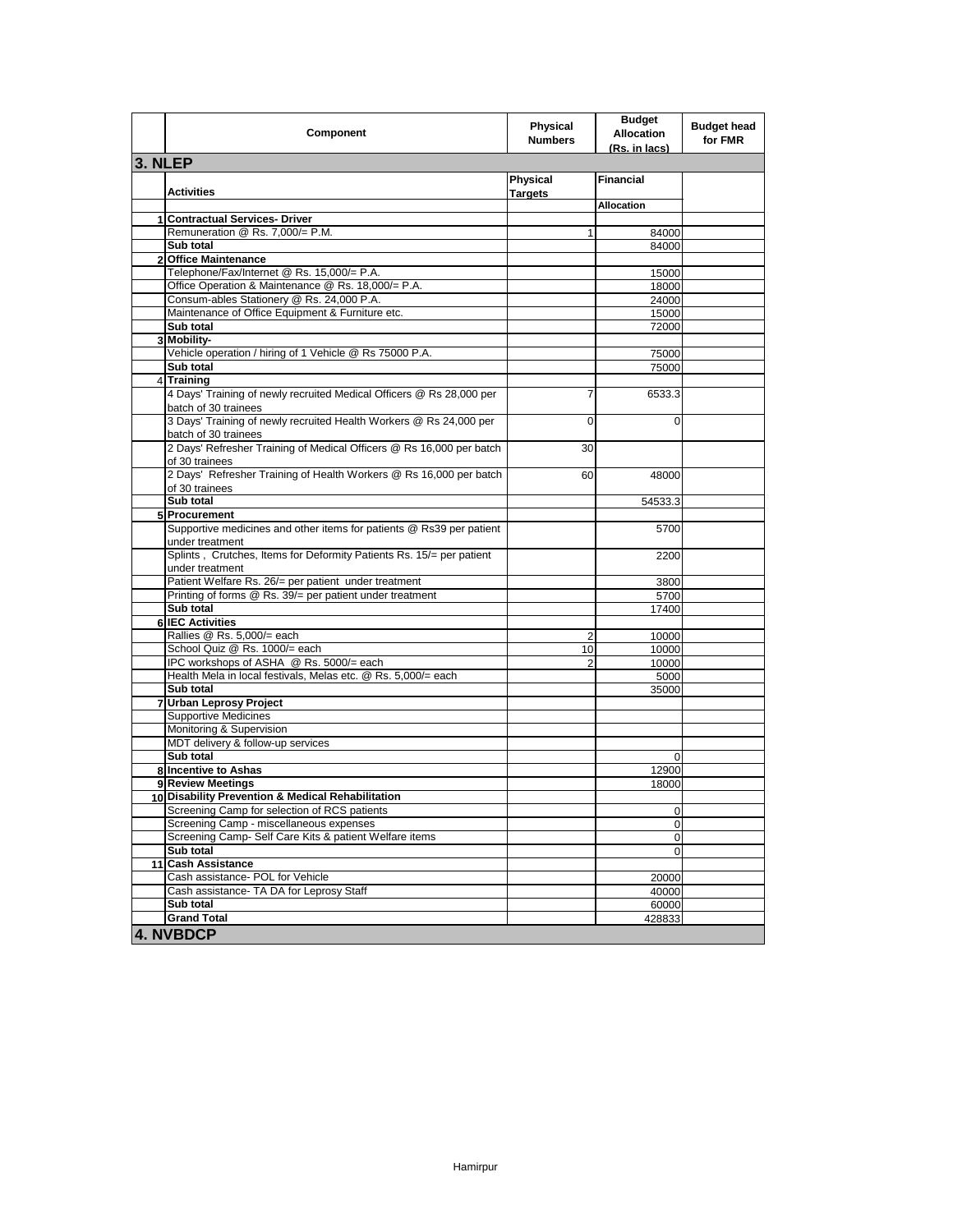|            | Component                                                                              | <b>Physical</b><br><b>Numbers</b> | <b>Budget</b><br><b>Allocation</b><br>(Rs. in lacs) | <b>Budget head</b><br>for FMR |
|------------|----------------------------------------------------------------------------------------|-----------------------------------|-----------------------------------------------------|-------------------------------|
| Sl.<br>No. | <b>Activity Proposed</b>                                                               | Physical<br><b>Numbers</b>        | <b>Budget</b><br>Allocation (Rs.<br>In lacs)        | <b>Budget</b> head<br>for FMR |
|            | 1 DBS (Domestic Budgetary Support)                                                     |                                   |                                                     |                               |
|            | 1.1 Malaria                                                                            |                                   |                                                     |                               |
|            | Incentive to ASHA                                                                      |                                   | 425000                                              |                               |
|            | Training                                                                               |                                   | 32175                                               |                               |
|            | Monitoring & Supervision                                                               |                                   | 50000                                               |                               |
|            | BCC/IEC Anti Malaria Month                                                             |                                   | 35000                                               |                               |
|            | Malaria: Total                                                                         |                                   | 117175                                              |                               |
|            | 1.2 Elimination of Lymphatic Filarisis                                                 |                                   |                                                     |                               |
|            | Training of MO's                                                                       |                                   | 25692.5                                             |                               |
|            | Training of Paramedical / Supervisor                                                   |                                   | 77077.5                                             |                               |
|            | Night Survey                                                                           |                                   | 47000                                               |                               |
|            | POL/Mobility                                                                           |                                   | 27000                                               |                               |
|            | Training of drug Disrtibuters                                                          |                                   | 95232                                               |                               |
|            | Honorarium of drug distributers                                                        |                                   | 265856                                              |                               |
|            | Honorrium of Supervisors                                                               |                                   | 31090.5                                             |                               |
|            | <b>Morbity Management</b>                                                              |                                   | 28000                                               |                               |
|            | Inter Sectoral Conver. & social mobilization in Ly. Filariasis<br>from malaria BCC/IEC |                                   | 70000                                               |                               |
|            | Filaria: Total                                                                         |                                   | 666948.5                                            |                               |
|            | 1.3 Dengue/ Chikungunya                                                                |                                   |                                                     |                               |
|            | Apex Referral Lab                                                                      |                                   |                                                     |                               |
|            | sentinel surveillance Hospital                                                         |                                   |                                                     |                               |
|            | Epidemic Preparedness & rapid response                                                 |                                   |                                                     |                               |
|            | <b>Training Workshop</b>                                                               |                                   |                                                     |                               |
|            | Dengue/ Chikungunya from malaria BCC/IEC                                               |                                   |                                                     |                               |
|            | Dengue/ Chikungunya: Total                                                             |                                   | 0                                                   |                               |
|            | $1.4$ AES/JE                                                                           |                                   |                                                     |                               |
|            | Strengthing of Surveillance Treatment facilities                                       |                                   |                                                     |                               |
|            | Strengthing of Surveillance diagnosis JE lab facilities                                |                                   |                                                     |                               |
|            | Capacity building / Traiging                                                           |                                   |                                                     |                               |
|            | monitoring and Supervision                                                             |                                   |                                                     |                               |
|            | Communi. Awareness in JE/AES from Malaria BCC/IEC                                      |                                   |                                                     |                               |
|            | AES/JE: Total                                                                          |                                   | $\mathbf 0$                                         |                               |
|            | 2 Kala-azar                                                                            |                                   |                                                     |                               |
|            | Kalazar Survey                                                                         |                                   |                                                     |                               |
|            | Kalazar Fortnight Campain                                                              |                                   |                                                     |                               |
|            | IEC/BCC                                                                                |                                   |                                                     |                               |
|            | Labour Charges                                                                         |                                   |                                                     |                               |
|            | Total Kala-azar                                                                        |                                   | $\mathbf 0$                                         |                               |